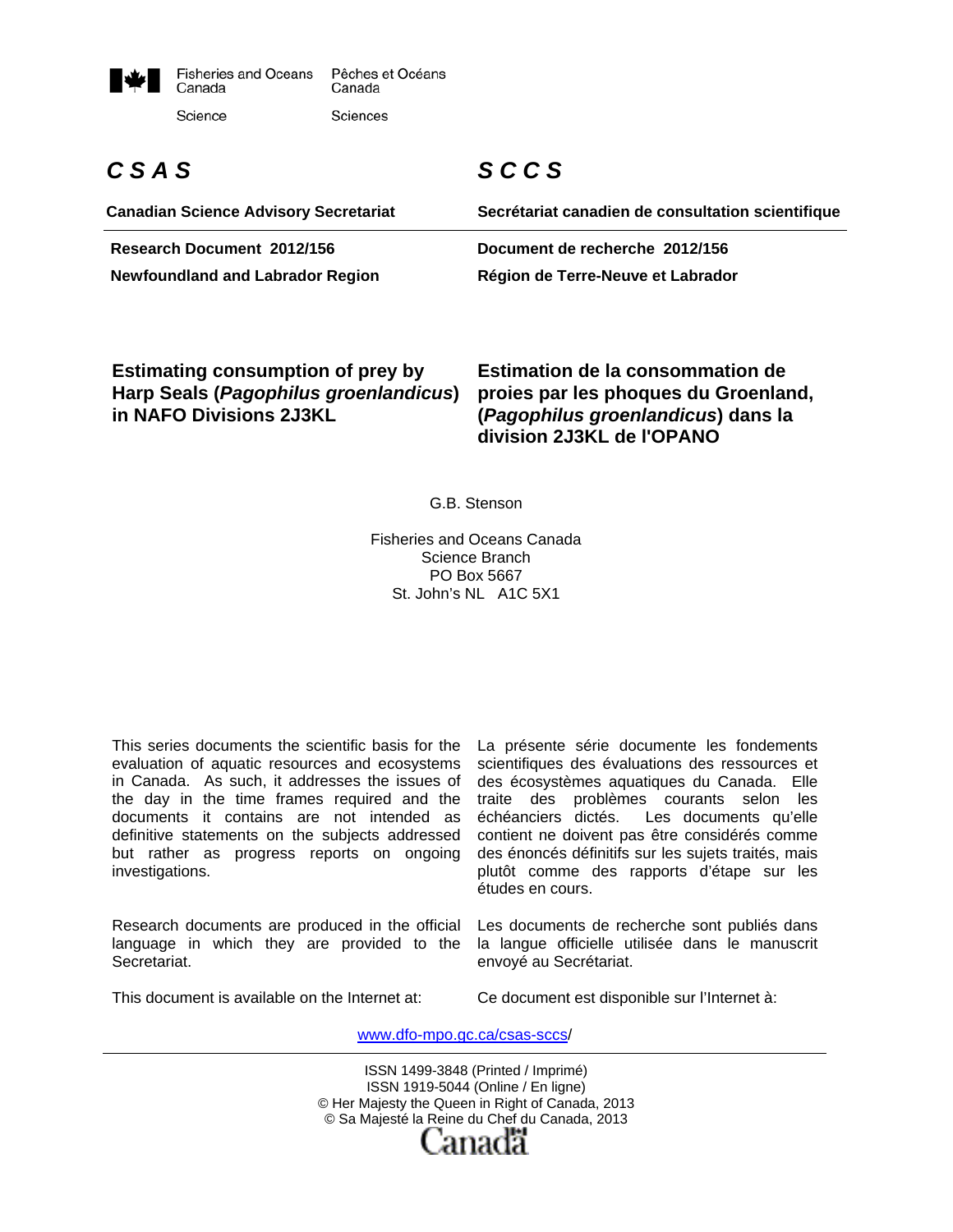#### **Correct citation for this publication:**

Stenson, G.B. 2013. Estimating consumption of prey by Harp Seals, (*Pagophilus groenlandicus*) in NAFO Divisions 2J3KL. DFO Can. Sci. Advis. Sec. Res. Doc. 2012/156. iii + 26 p.

#### **ABSTRACT**

Consumption of Atlantic Cod (*Gadus morhua*) by Harp Seals (*Pagophilus groenlandicus*) off the east coast of Newfoundland in NAFO Divisions (Div.) 2J3KL was estimated by integrating information on the numbers at age, age-specific energy requirements, seasonal distribution, and diet of Harp Seals in the Newfoundland and Labrador area. Abundance was estimated using a population model integrating pup production between the late 1970s and 2004, annual estimates of reproductive rates from 1954 to 1998, and data on age-specific removals from 1952 to 2008. Energy requirements of the population were estimated using a simple allometric model based on body mass obtained from monthly sex-specific growth curves. The proportion of energy obtained in Div. 2J3KL was estimated using data obtained from satellite telemetry and traditional tagging studies. The diet of Harp Seals in nearshore and offshore waters during winter (October – March) and spring (April – September) was determined by reconstructing the wet weight and energy content of prey in stomachs collected in 1982 and 1986 to 2007. The impact of different diet determination methods was explored by estimating consumption using a multinomial regression approach and fatty acid signatures from Harp Seal samples. Uncertainty in the consumption estimates was approximated by incorporating the uncertainty in the numbers at ages, diets, energy requirements, and seasonal distribution. Total prey consumption by Harp Seals in Div. 2J3KL during 2008 was estimated to be approximately 4.2 million metric tons. However, this estimate was imprecise with a 95% confidence interval (C.I.) being 3.2 million – 5.4 million tons. Consumption of individual prey species varied greatly depending upon the assumed diet.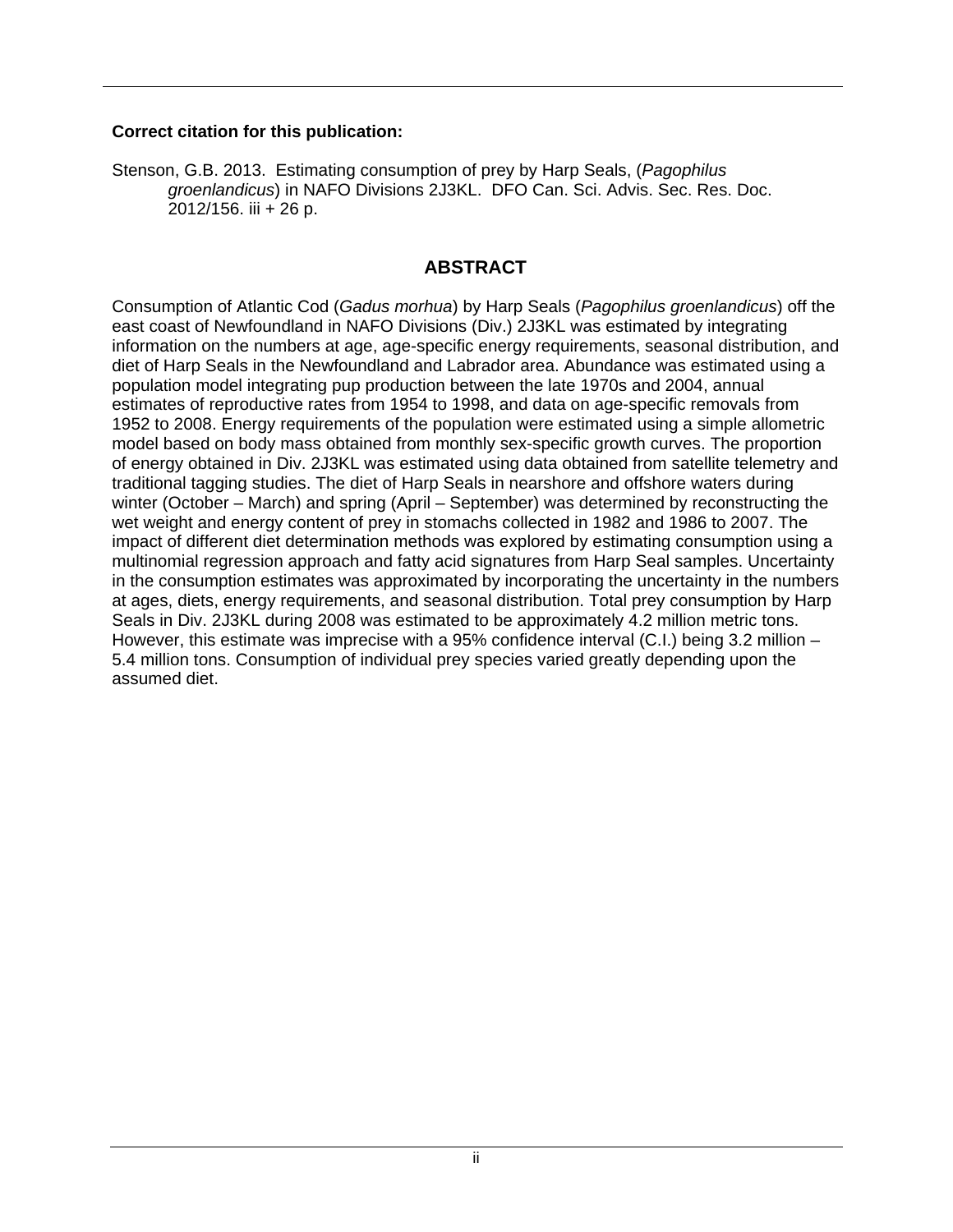# **RÉSUMÉ**

On a estimé la consommation de morue franche (*Gadus morhua*) par les phoques du Groenland (*Pagophilus groenlandicus*) au large de la côte est de Terre-Neuve dans la division (Div.) 2J3KL de l'OPANO en intégrant les données sur les populations de phoques du Groenland selon l'âge, leurs besoins énergétiques en fonction de l'âge, leur répartition saisonnière et leur régime alimentaire dans la région de Terre-Neuve-et-Labrador. L'abondance a été estimée à l'aide d'un modèle de population qui intègre la production des blanchons entre la fin des années 1970 et 2004, les estimations annuelles des taux de reproduction de 1954 à 1998 et les données sur les prélèvements par âge de 1952 à 2008. Les besoins énergétiques de la population ont été estimés à l'aide d'un modèle allométrique simple fondé sur la masse corporelle obtenue à partir des courbes de croissance mensuelles propres à chaque sexe. La proportion de l'énergie obtenue dans la division 2J3KL a été estimée à l'aide des données tirées des télémesures satellitaires et des études de marquage traditionnelles. On a déterminé le régime du phoque du Groenland dans les eaux littorales et les eaux du large en hiver (entre octobre et mars) et au printemps (entre avril et septembre) en reconstruisant le poids humide et le contenu énergétique des proies dans les estomacs prélevés en 1982 et de 1986 à 2007. On a étudié l'effet des différentes méthodes de détermination du régime en estimant la consommation à l'aide d'une méthode de régression multinomiale et des signatures de l'acide gras relevées dans les échantillons de phoques du Groenland. L'incertitude dans les estimations de la consommation a été estimée en intégrant l'incertitude liée aux nombres selon l'âge, aux régimes, aux besoins énergétiques et à la répartition saisonnière. En 2008, la consommation totale de proies par les phoques du Groenland a été estimée à environ 4,2 millions de tonnes dans la Div. 2J3KL. Toutefois, cette estimation était imprécise avec un indice de confiance de 95 % se situant entre 3,2 millions et 5,4 millions de tonnes. La consommation des différentes espèces-proies variait grandement selon le régime supposé.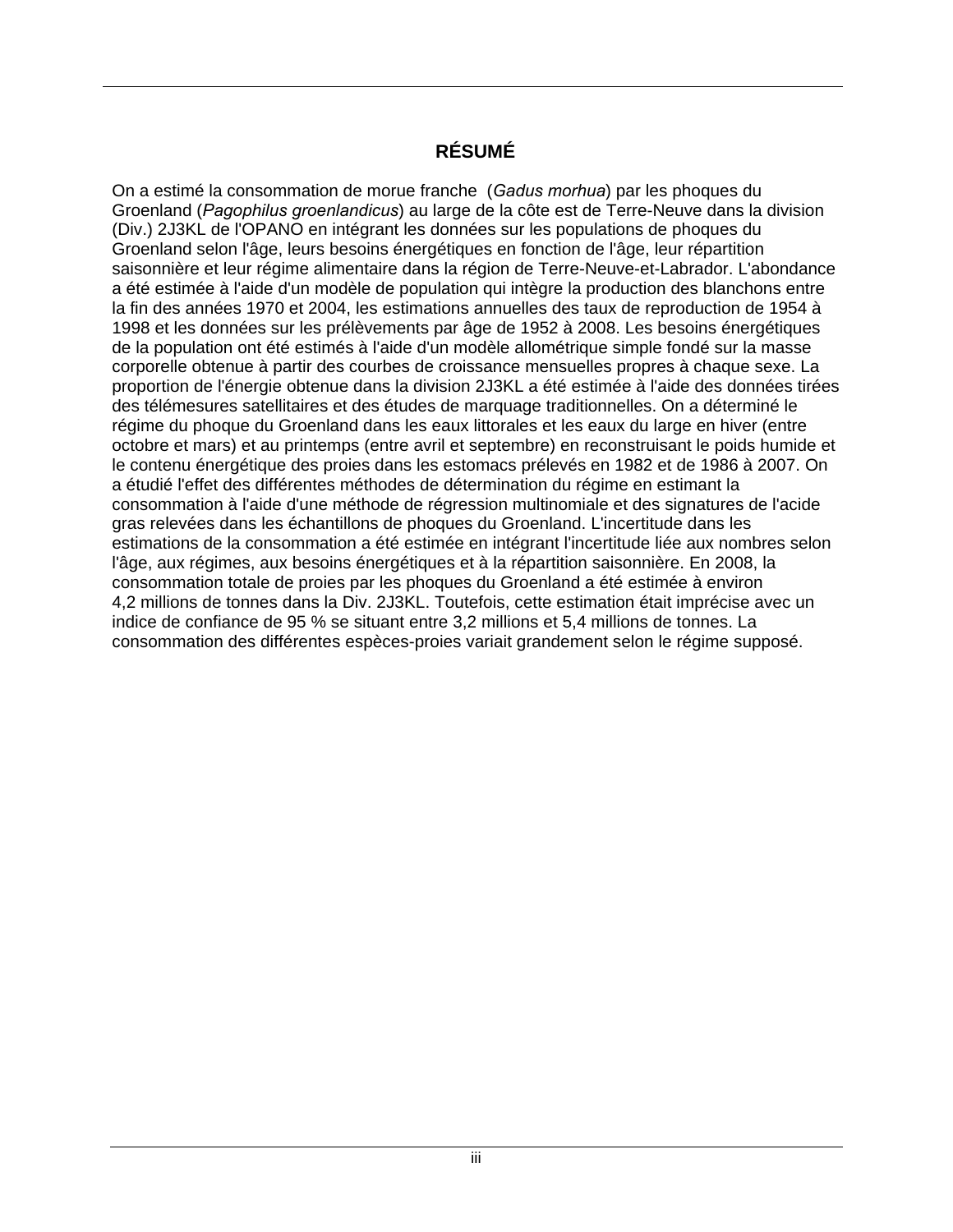#### **INTRODUCTION**

Because of their large size and abundance, marine mammals are thought to have an important influence on the structure and function of marine ecosystems (Bowen 1997). In the northwest Atlantic, the abundance of a number of important commercial fish species have declined significantly over the past three decades. For example, the stock of Atlantic Cod (*Gadus morhua*) found in NAFO Divisions 2J3KL (i.e., 'Northern cod') has declined by over 99% since the peak in the late 1960s, and by over 90% compared to the 1980s, in spite of a moratorium and highly reduced catches since 1992 (DFO 2011a). Similarly, Capelin (*Mallotus villosus*) abundance in the same area has not recovered from a significant decline during the early 1990s (DFO 2010). During the same period, a number of marine mammal populations in the area have increased, leading to questions about the impact marine mammals, particularly seals, have had on these fish stocks. Although seals appear to have only a minor role in the collapse of groundfish stocks in the early 1990s (e.g., McLaren et al. 2001; Trzcinski et al. 2009), they may play a more important role in slowing the recovery of certain stocks (e.g., Bundy 2001; Trzcinski et al. 2006; Benoit et al. 2011).

In order to evaluate the impact of marine mammal predation on the recovery of fish stocks, information is needed on all major sources of predation and non-predation mortality, and the factors affecting recruitment. Unfortunately, however, we know relatively little about recruitment or non-predation sources of mortality. The main focus of our understanding of factors affecting recovery is on estimates of predation by a few major seal species. Therefore, much of the current discussion about the impact of seals is based upon estimates of consumption obtained from a bioenergetics model (e.g., Lavigne et al. 1985; Mohn and Bowen 1994; Hammill et al. 1995; Stenson et al. 1997; Nilssen et al. 1997; Hammill and Stenson 2000, 2002, 2004; Stenson and Perry 2001; Boyd 2002; Winship et al. 2002; Stenson and Hammill 2004). Developing a prey consumption model for seals requires information on population size, energetic requirements, diet composition, and distribution of feeding effort, as well as size classes and energy density of the prey (Harwood and Croxall 1988; Harwood 1992).

Harp Seals, *Pagophilus groenlandicus*, are the most abundant marine mammal in the northwest Atlantic (Hammill et al. 2011). They are also known to consume significant amounts of both Atlantic Cod and Capelin (Stenson et al 1997; Hammill and Stenson 2000; Stenson and Perry 2001). Therefore, it is important to estimate prey consumption by this seal species in order to determine their role in the decline and continued low abundance of these fish species. The objective of this study is to update estimates of consumption by Harp Seals in Div. 2J3KL, taking into account seasonal changes in feeding and variability in seal abundance, distribution, and diet composition. In addition, sources of uncertainty in the parameters are incorporated. These estimates can then be incorporated into multispecies models to determine the role of Harp Seals in the northwest Atlantic ecosystem.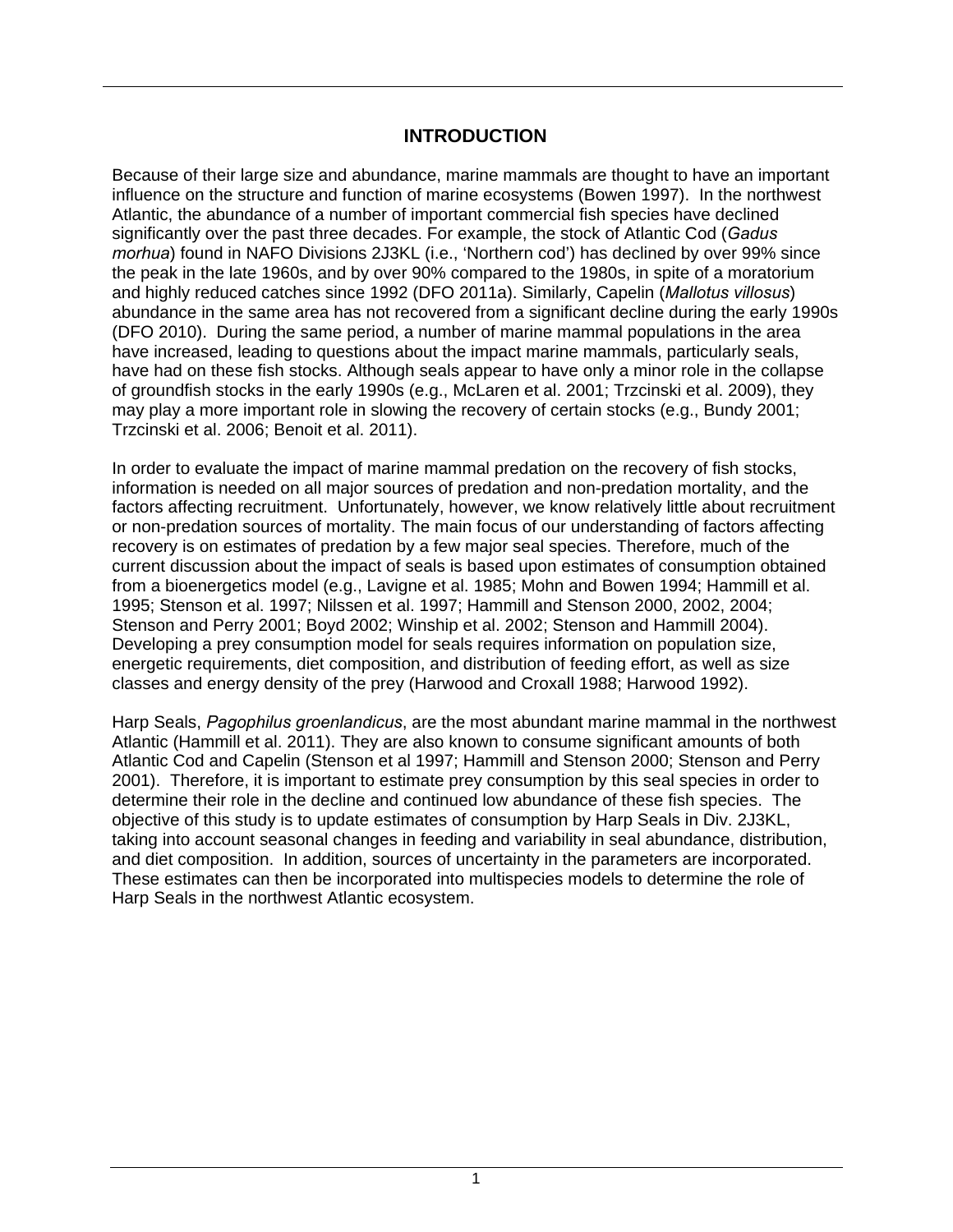#### **MATERIALS AND METHODS**

#### **CONSUMPTION MODEL**

Estimates of prey consumption were developed by modelling changes in population size, energy requirements, diet composition, and seal distribution. The amount of prey consumed by Harp Seals in Div. 2J3KL from 1965 to 2008 was estimated by:

$$
C_{ji} = \sum_{s=1}^{s=S} \sum_{a=1}^{a=A} \sum_{i=1}^{i=I} N_{ii} E_{i} D_{ias} P_{jas}
$$

Where:

 $C_{it}$  = Consumption of prey species *j* in year *t*.

 $N_{it}$  = Number of seals in age class *i* in year *t*.

 $E_i$  = Annual gross energy required by a seal aged *i*.

Dias = Proportion of the total annual energy obtained by a seal aged *i* in area *a* during season *s*.

Pjas = Proportion of prey species *j* in the diet of seals in area *a* during season *s*.

 $I = Total number of age classes, currently 13 (ages  $0 - 11$  and  $12 +$ ).$ 

 $A = Total number of areas, currently two (inshore and offshore).$ 

S = Total number of seasons, currently two (winter [October to March] and summer [April to September]).

The consumption model was developed as an EXCEL spreadsheet. To quantify uncertainty in consumption estimates, model parameters were assigned to statistical functions using an EXCEL add-in called @Risk (Palisade Inc). With @Risk, the model was run 1,000 times. During each run, the model samples from the assigned statistical distribution for each parameter and an estimate of consumption is generated. At the end of the 1,000 runs, the mean and standard deviation (SD) of consumption estimates were calculated.

# **Population**

Harp Seal abundance is monitored using aerial surveys to estimate pup production. Assuming that the sex ratio is 1:1 and that pup mortality is three times that of adult mortality, total population size can be estimated by combining the pup production estimates with data on female reproduction rates and age-specific catches. Changes in population size over time are monitored by fitting the model to independent estimates of pup production (Healey and Stenson 2000; Hammill and Stenson 2003, 2005). Uncertainty (mean and SD in the numbers in each age group (0 through 11 and 12+ years)) for each year was estimated from the population trajectories provided by Hammill et al. (2011) (Fig. 1).

## **Energy requirements**

Age-specific energy requirements were calculated using a simple allometric equation based on monthly body mass:

 $\mathsf{GEl}_{\mathsf{i}} = \mathsf{GP}_{\mathsf{i}}^{\star}(\mathsf{AF}^{\star}293^{\star}\mathsf{BM}_{\mathsf{i}\mathsf{t}}^{0.75})$  /ME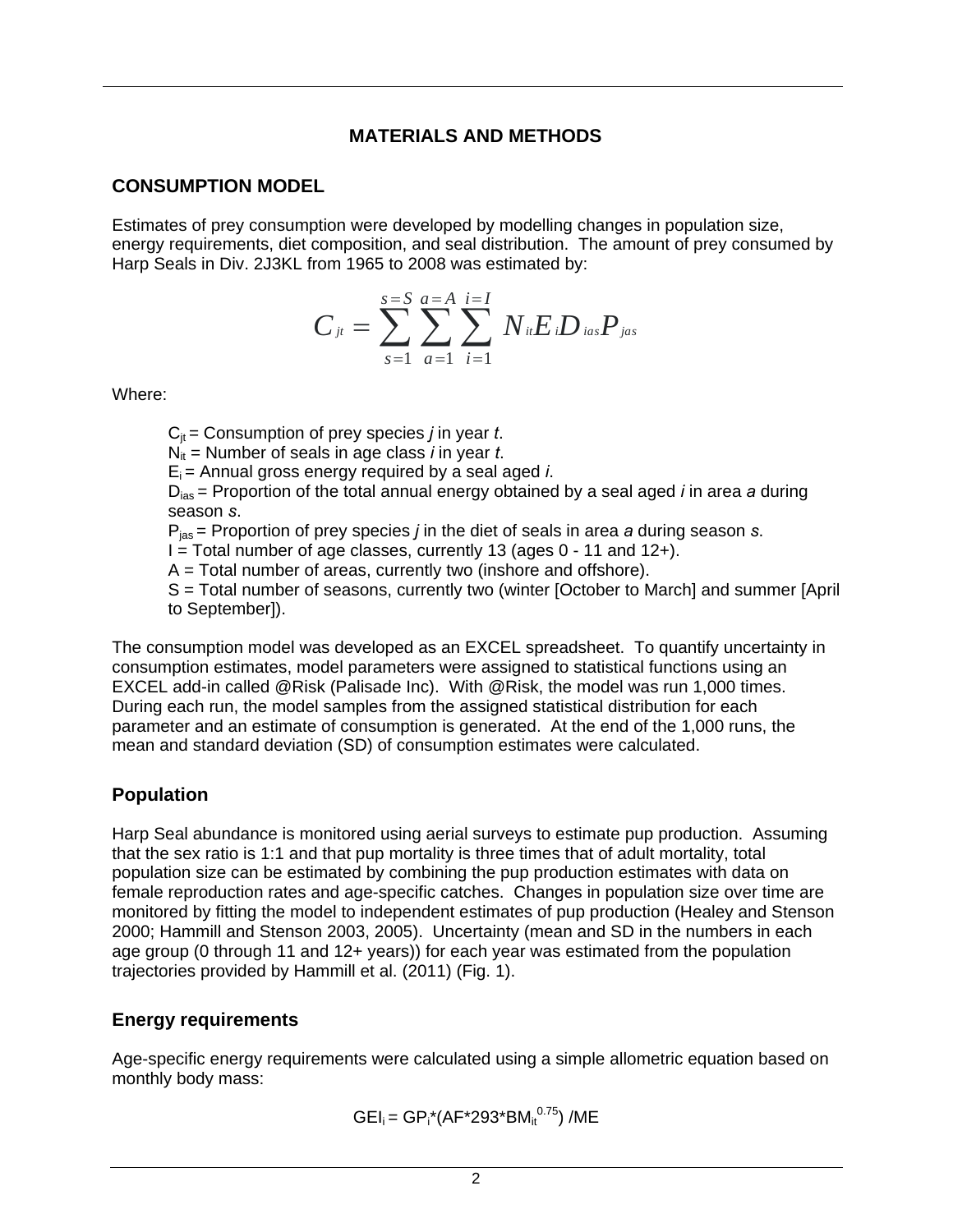where:

GEIi = Daily gross energy intake (kjoules/day) at age *i*.  $GP_i$  = Growth premium (i.e., the additional energy required by young seals  $\lt$  age 6). AF = Daily activity factor. BM<sub>it</sub> = Body mass (in kg) at age *i* in month *t*. ME = metabolizable energy.

The increased energy required by younger animals primarily for growth  $(GP_i)$  was assumed to be 1.8, 1.6, 1.42, 1.26, 1.13, 1.05, and 1.0 for animals aged 0, 1, 2, 3, 4, 5, and  $\geq 6$  yrs, respectively, based on Olesiuk (1993) for Harbour Seals.

Based on studies of the energy requirements of captive and wild seals, estimates of the average daily energy requirements vary between 1.7 and 3 times (Worthy 1990) the basal metabolic rate (293\*BM $10^{75}$ ; Kleiber 1975). However, the majority of estimates indicate that a multiplier of approximately 2 is appropriate (Lavigne et al. 1982; Worthy 1990). Therefore the AF was assigned as a triangular function, with a low value of 1.7, a high of 3, and a most likely value of 2.

The proportion of ingested energy available to the seal (ME) will depend upon the type of prey eaten, generally being higher for fish than for invertebrates (Mårtensson et al. 1994; Lawson et al 1997). ME has been estimated to be 0.85 to 0.88 for juvenile Harp Seals fed herring (Keiver et al. 1984), 0.83 for Grey Seals (Ronald et al. 1984), 0.827 for Ringed Seals (Ryg and Øritsland 1991) and between 0.827 to 0.847 for Harp Seals (Lavigne et al. 1982). Lawson et al. (1997) estimated assimilation efficiencies (uncorrected for urinary loss) of Harp Seals fed various prey types to vary from 0.81 to 0.91. Based upon the diet of Harp Seals in Newfoundland and a weighted average of digestive efficiencies for various prey, Stenson et al. (1997) assumed a value of 0.83. In order to reflect the uncertainty associated with this estimate and changes in diet, we assumed that ME could be represented by a uniform function with a range of 0.8 to 0.86.

## **Body Mass**

Growth in body mass at age *i* (BMi) was modeled using a re-parameterized form of the Gompertz growth curve (Hammill et al. 1995):

$$
BM_{i} = W_{\infty} \bullet (\frac{W_{0}}{W_{\infty}})^{\exp \left[\frac{k_{0} \bullet i}{W_{0} \ln\left(\frac{W_{0}}{W_{\infty}}\right)}\right]}
$$

where body mass (BM<sub>i</sub>), asymptotic weight  $W_{\infty}$ , and weight at birth (W<sub>0</sub>) are in kilograms, *i* is age (in years), and  $k_0$  is the rate of growth at birth. Parameters of the growth curves (Table 1) were determined for age-mass data from animals collected in Newfoundland and along the Labrador coast using Proc NLIN (SAS Institute, 1987) (Chabot et al. 1996; Chabot and Stenson 2002, unpublished data). The uncertainty incorporated into the model was based upon the observed variance in the data.

Energy requirements vary throughout the year. To represent these differences in feeding and the storage of energy, monthly mass-at-age values were used (Table 1). Mass was assumed to be normally distributed, with mean and SD equal to the fitted values from the growth curve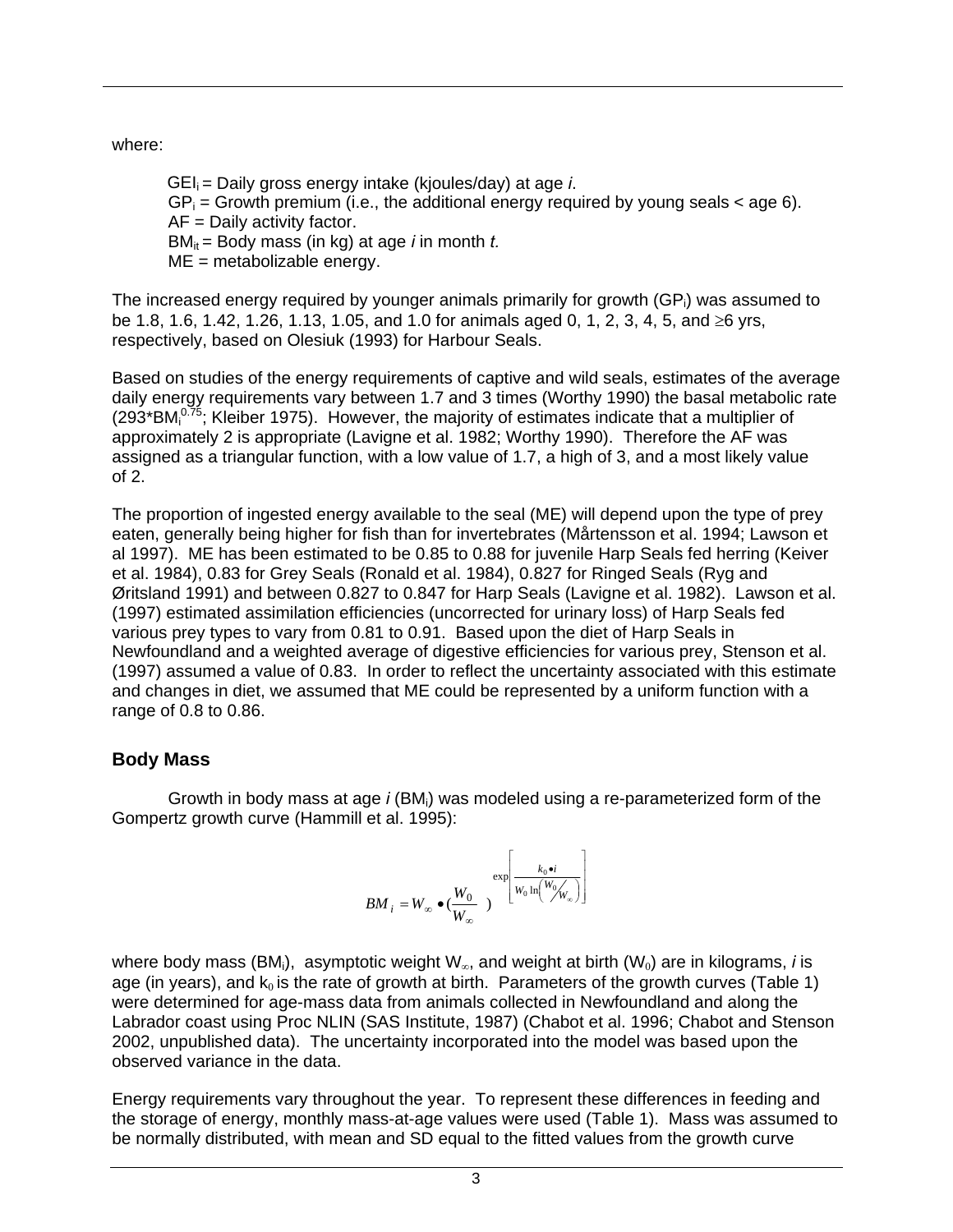analysis. During the breeding and moulting periods, however, adults reduce their food intake, while pups derive all of their energy requirements from the female, stored reserves, or feed intermittently. Therefore, food intake was also allowed to vary. It was assumed that during March (breeding period), adult males, 60% of females (average proportion of females that give birth, Stenson and Wells 2011) and all pups did not forage. All juveniles and 40% of mature females were assumed to forage. In April, when animals one year of age and older (1+) are moulting and pups have reduced intake, only 50% of animals were assumed to forage.

Previous consumption estimates (e.g., Hammill and Stenson 2000) assumed that energy requirements were assumed to be constant throughout the year. For those model runs, an average body mass equal to that observed in April (Table 1) was assumed. This weight is close to the minimum weight observed and is similar to that observed in seals when they first arrive in southern waters during the fall.

## **Seasonal distribution**

Harp Seals are highly migratory and our knowledge of their seasonal distribution is primarily based on historical catch data, tag returns, and anecdotal reports. Northwest Atlantic Harp Seals summer in the Canadian Arctic and/or West Greenland. During the fall and early winter, seals move southward along the Labrador coast. One component of this population remains off the east coast of Newfoundland/southern Labrador (i.e., Div. 2J3KL) while the other moves into the Gulf of St. Lawrence (Div. 4RS and Subdiv. 3Pn) in December. In the late spring, the animals return to the Arctic. Annual changes in ice conditions or food availability likely affect the seasonal movements of the population (Sergeant 1991). The proportion of energy obtained from various areas was assumed to be equal to the seasonal residency in that area. Following Hammill and Stenson (2000) and Stenson and Hammill (2004), residency in each area was estimated assuming that:

- a) based upon the age structure of Harp Seals hunted in Greenland (Kapel 1982; Larson 1985; Anon. 1986), approximately 20% of all age groups were assumed to remain in the Arctic throughout the year. The portion remaining in the Arctic was represented by a uniform distribution and limits of 0.18 to 0.22.
- b) using data obtained from satellite telemetry (Stenson and Sjare 1997), Harp Seals were assumed to leave 'southern' areas (i.e., south of Div. 2H, approximately 55° N) on July 6  $(SD = 6.7$  days) and return November 21  $(SD = 8.1$  days). These dates were assigned as normally distributed variables in the model, with mean and SD equal to these values.
- c) some animals remain south all year round. This was described by a uniform distribution with limits set at 0.01 to 0.05.
- d) the proportion of the animals that came south that entered the Gulf of St. Lawrence could be represented by a normal distribution with a mean of  $0.26$  (SD =  $0.07$ ). This proportion is based upon the relative numbers of pups born in the southern Gulf during aerial surveys between 1990 and 2008 (Stenson et al. 1993, 2002, 2003, 2005, 2011).
- e) based upon historical catch records, seal enter the Gulf of St. Lawrence on December 1 and remain there until May 1. It was assumed that variation in these dates could be represented by a normal distribution with a SD of 5 days. The remainder of the population is assumed to be present in the waters off Newfoundland (Div. 2J3KL).
- f) based upon satellite telemetry data (Stenson and Sjare 1997; Stenson and Perry 2001; Stenson unpublished data), 13% of the seals in Div. 2J3KL are found nearshore (i.e.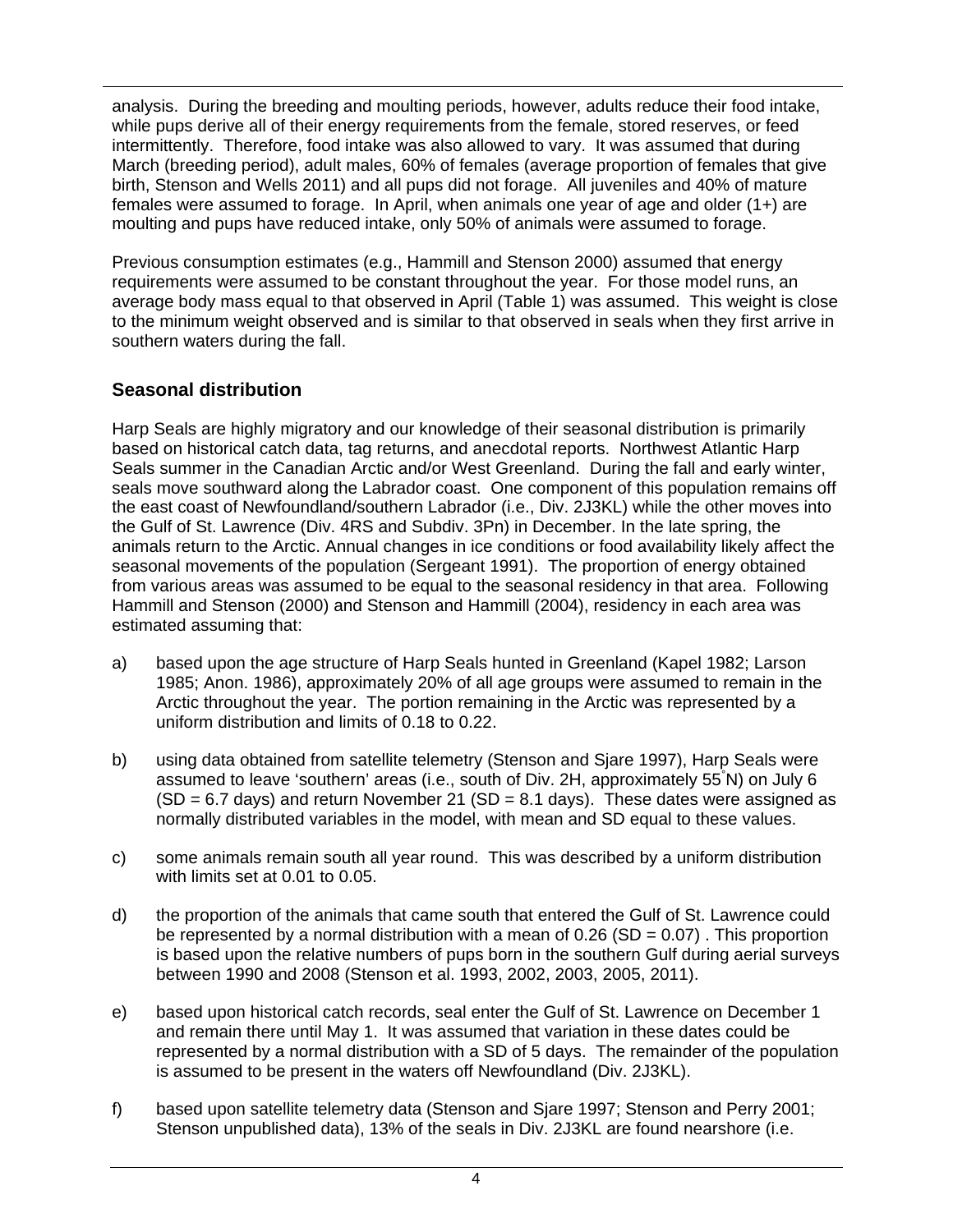<30 km of the headlands) during the winter (exponential distribution) while 9.4% are in the nearshore during the summer (Beta).

#### **Diet**

#### Average diet

The diet of Harp Seals was estimated using reconstructed wet weights of stomach contents from animals collected in nearshore and offshore waters of Div. 2J3KL between 1986 and 2007 (Fig. 2, Table 2) (Lawson et al. 1995; Lawson and Stenson 1997; Stenson and McKinnon unpublished data). Prey lengths and weights were estimated from hard parts using part length – total length and part length – and/or length – weight regression equations. If prey were intact, direct weights were recorded. If hard parts were too digested or eroded to accurately measure, an average value was calculated for that prey species based upon other individuals of the same species within the stomach or in samples from seals collected in the same year, season and location. Regression equations were obtained from published sources or stock-specific relationships where possible (Härkönen 1986; Benoit and Bowen 1990; Lidster et al. 1994; Lawson et al. 1995; Proust 1996).

Reconstructed wet weights were converted to energy densities using published energy values for each prey species (Tyler 1973; Griffiths 1977; Montevecchi and Piatt 1984; Steimle and Terranova 1985; Lawson et al. 1998). Samples were assigned to offshore and nearshore areas, as well as either the winter (October to March) or summer (April to September) season.

The average diet was calculated using all available samples and simulated data sets of total energy consumed were created using a bootstrapping (i.e., resampling-with-replacement) technique (Resampling Stats, Arlington VA, USA 1999). Each stomach was treated as a unit for resampling purposes. This process was repeated 1,000 times to generate estimates of total mass, and hence energy, from which proportions contributed by each prey group to the diet could be calculated (Table 3).

#### Multinomial Regression

Using an average predator diet masks any trends in prey selection. However, the available data are not sufficient to estimate diets in all year/area/season blocks for these Harp Seals. As an alternate method to estimate diets and fill in diet gaps, Koen-Alonso et al. (2009) estimated diets using a multinomial regression method (Fig. 3a,b). This method fills in data gaps by interpolating within the database.

## Fatty Acid Signatures

An alternate estimate of harp seal diets was obtained from Tucker et al. (2009). This diet was estimated from the fatty acid signature of seal blubber and therefore integrated diets over a longer time frame than stomach contents (Table 4).

Diet parameters were incorporated into the model as a normally-distributed variable, with mean and SD estimated by resampling.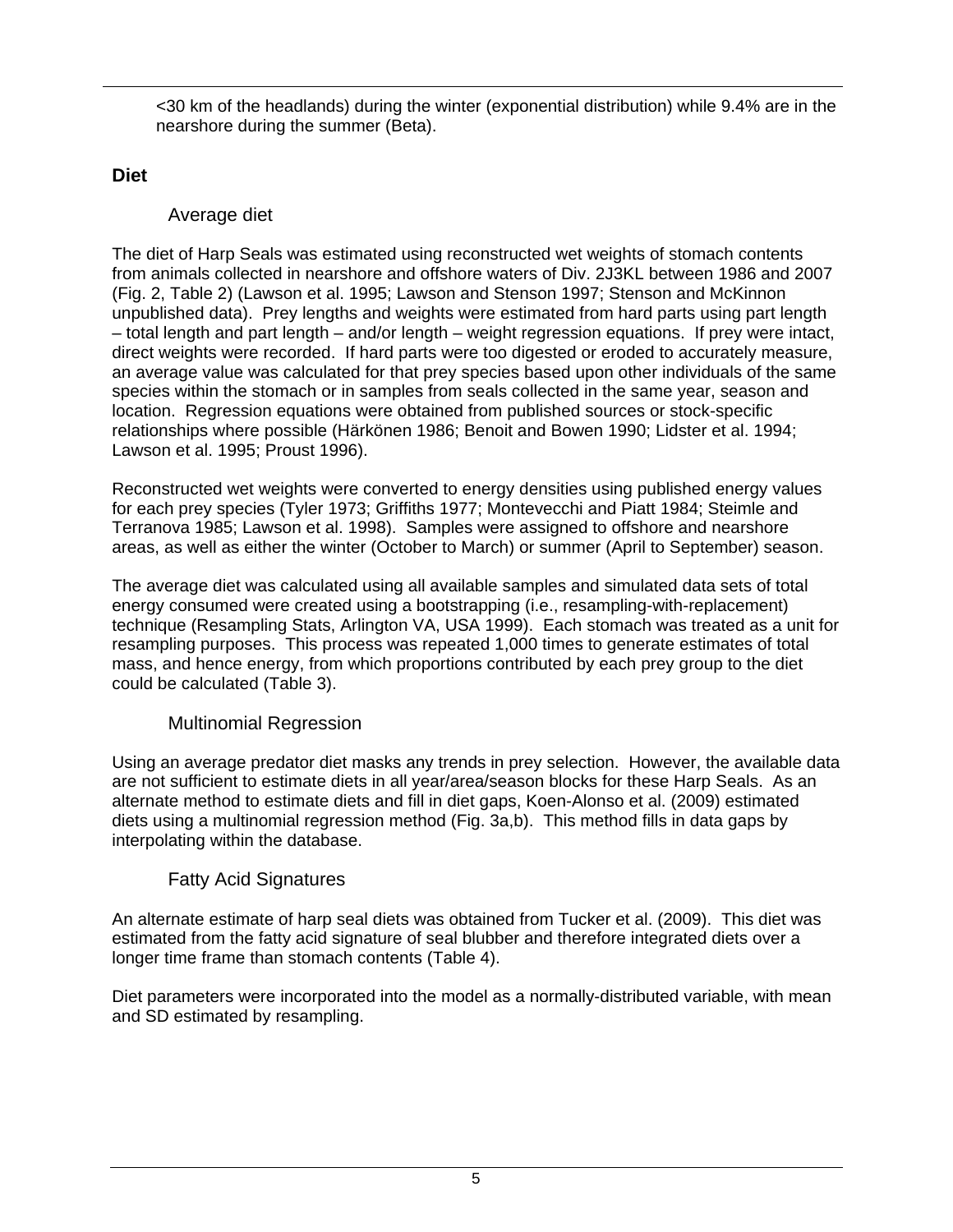# **RESULTS**

# **Total consumption**

Assuming the average diet from 1986 to 2007, total Harp Seal consumption was estimated to have increased from approximately 807,000 (95% C.I. =  $621,00 - 1,035,000$ ) tonnes in 1965 to 4,203,000 (95% C.I. = 3,227,000 – 5,403,000) tonnes in 2008 (Fig. 4). This increase was due solely to the increase in population that occurred over this time period. Because estimates of total consumption depend upon the average energy content of the diet, they differed slightly when other diets were assumed. However, the differences were minor, although with greater uncertainty, with consumption in 2008 being slightly lower using the multinomial regression diet  $(4.141,000, 95\% \text{ C}$ .I. = 2,493,000 – 6,112,000 tonnes), and higher when using diets based on fatty acid signatures (4,673,000, 95% C.I. = 2,515,000 – 7,176,000 tonnes).

#### **Consumption of individual prey species**

Estimated consumption of individual prey species varied with the diet assumed. Generally, consumption estimates for individual species were highly uncertain due to the large error associated with the diet estimates.

Significant quantities of Capelin were consumed by Harp Seals in Div. 2J3KL. Assuming the average diet, Capelin consumption increased from 242,000 (95% C.I. = 181,000 – 317,000) tonnes in 1965 to 1.26 million (95% C.I. = 939,000 – 1,651,000) tonnes in 2008 (Fig. 5). Similar estimates were obtained using the multinomial model (Fig. 5). Assuming a diet obtained from the fatty acid signatures resulted in a much lower estimate of Capelin consumption with 376,000  $(95\% \text{ C} \cdot \text{L} = 0 - 794,000)$  tonnes consumed in 2008.

Consumption of Arctic Cod (*Boreogadus saida*) increased as a function of seal population when the average diet was used. Approximately  $46,000$  (95% C.I. = 16,000 – 103,000) tonnes were estimated to have been consumed in 1965, rising to 239,000 (95% C.I. = 84,000 – 531,000) tonnes in 2008 (Fig. 6). Similar consumption estimates were obtained using the fatty acid diet. In contrast, a very different picture was seen when assuming the multinomial diet. Consumption of Arctic Cod increased from 204,000 (95% C.I. = 48,000 – 380,000) tonnes in 1965 to 432,000  $(95\% \text{ C} \cdot \text{I}) = 100,000 - 805,000$  tonnes in 1986 and then declined to 45,000 (95% C.I. = 0 – 124,000) tonnes in 2008 (Fig. 6).

The estimates of Atlantic Cod consumption were highly dependent upon the diet assumed (Fig. 7). The estimates were also highly uncertain. Using the average diet, cod consumption increased from 26,000 (95% C.I. = 13,000 – 45,000) tonnes in 1965 to 134,500 (95% C.I. = 68,000 – 237,000) tonnes in 2008. The multinomial diet show very little cod consumed at the beginning of the time series but later assumes that a larger amount of cod was being taken in the offshore than seen in the raw data. As a result, cod consumption in 1965 was very low  $(7,000 \text{ tonnes}, 95\% \text{ C}.\text{I.} = 0 - 17,000)$ , but extremely high, and uncertain, in 2008 (565,000 tonnes, 95% C.I. = 75,000 – 1,112,000). Very little cod was present in the fatty acid signature data and as a result, consumption never exceeded 1,500 tonnes over the entire time period when Harp Seal diet was reconstructed using this approach.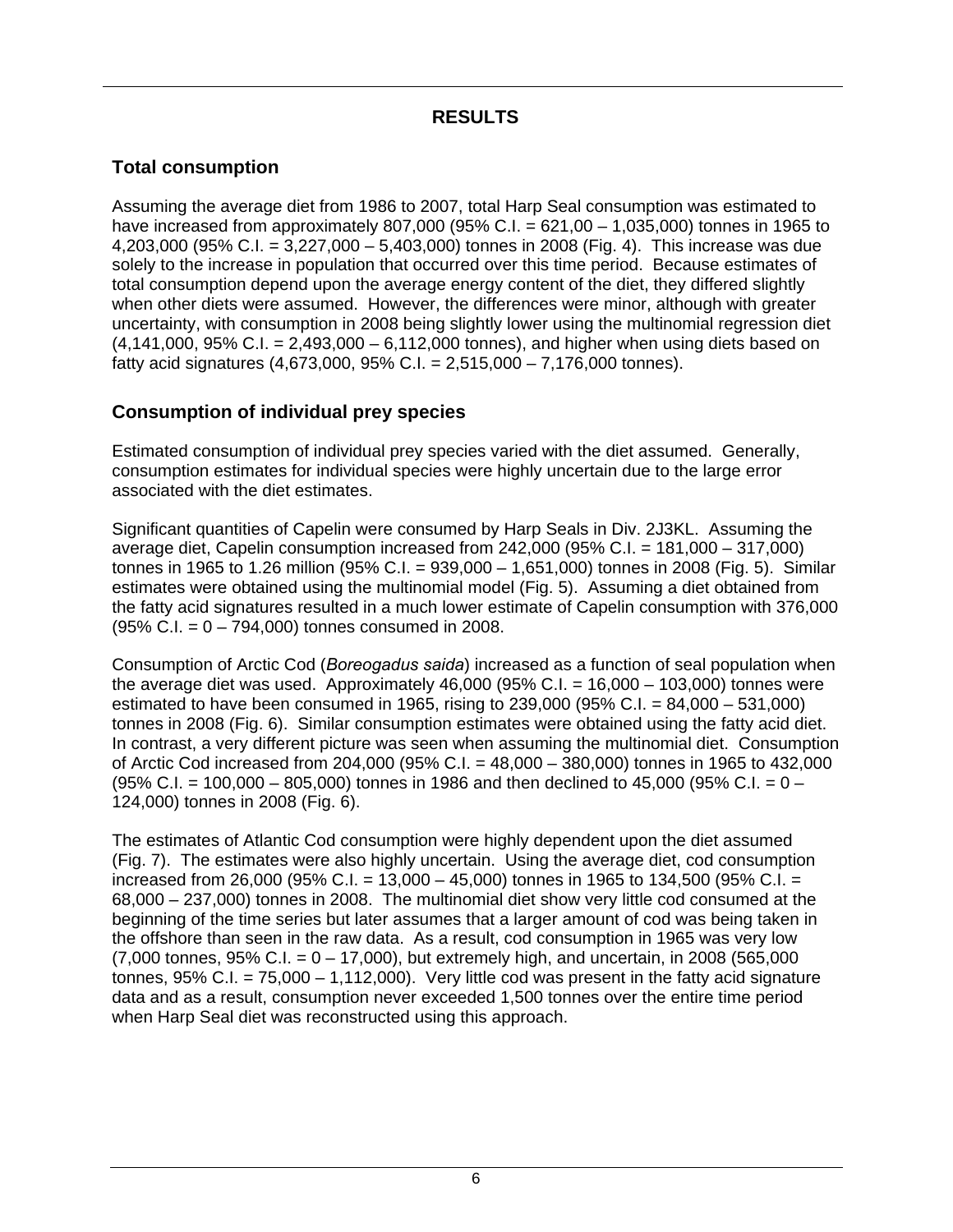#### **DISCUSSION**

Using a bioenergetics model similar to previous studies, I estimated total consumption of Northwest Atlantic (NWA) Harp Seals in Div. 2J3KL to be in the order of four million tonnes. These estimates of total consumption are much higher than previous (e.g., Hammill and Stenson 2000; Stenson and Perry 2001) due primarily to the higher population size of Harp Seals. In the previous studies, abundance of NWA Harp Seals was estimated to be approximately 5.5 million. Based upon additional pup production surveys and new data on reproductive rates, Hammill et al. (2011) estimate that the population increased to approximately 8.3 million seals (95% CI =  $7,500,000 - 8,900,000$ ) by 2008. As a result, the total amount prey consumed in Div. 2J3KL was proportionally higher.

Estimates of prey consumption are based on a considerable number of assumptions about population size, diet composition, spatial distribution, and energy consumption (e.g., Hammill and Stenson 2000; Stenson et al. 1997; Stenson and Perry 2001; Stenson and Hammill 2004). Stenson and Hammill (2004) examined the sensitivity of the model used to estimate consumption of NWA Harp Seals to uncertainty in the parameters using data from the northern Gulf of St. Lawrence. They found that although population size is an important factor, it is relatively well known and changes slowly (e.g., Hammill et al. 1995, 2011; Shelton et al. 1997). As a simple multiplier, the model is very sensitive to the assumptions underlying the activity factor. Unfortunately, there are relatively few studies that estimate the additional cost of activity (e.g., see Worthy 1990) and some authors have suggested that the cost of activity is greater than the range used (e.g., Nilssen et al 1997; Boyd 2002; Winship 2002), while others have suggested it may be less (Sparling and Fedak 2004). Some of these differences may be due to differing energy cost required to capture specific prey. As diets or prey abundance change, it is possible that the amount of energy required to capture sufficient prey to meet their energy needs may also vary. However, predicting the cost of obtaining prey, particularly in differing ecosystems, is extremely difficult (if not impossible) and so by using a range that encompasses most studies, I have attempted to account for differences within the uncertainty of these estimates.

A number of authors have attempted to estimate the amount of ingested energy that is actually available to seals (ME) for various prey species (e.g., Lavigne et al. 1982; Keiver et al. 1984; Ronald et al. 1984; Ryg and Øritsland 1991; Mårtensson et al. 1994; Lawson et al. 1997) and after accounting for urinary loss, the estimates were in the order of 0.8 to 0.85. However, there is a large variation among prey species and therefore, the relative proportion of different prey species will affect the overall metabolizable energy assumed. By applying a range of values for ME, these estimates account for a range of diets and contribute to the overall uncertainty in the estimates.

The average daily age specific energy requirements was assumed to be a function of body mass<sup>0.75</sup> multiplied by constants to account for energy requirements due to activity and growth. The body masses used to estimate energy needs were based on field data obtained from over 5,000 Harp Seals collected during the 1980s and 1990s (Chabot and Stenson 2002, unpublished data). There is some evidence that growth rates of Harp Seals were lower in the 1990s than in the 1980s (Chabot et al. 1996; Chabot and Stenson unpubl. data). If this has occurred, the energy requirements estimated for the earlier period may be negatively biases while the recent consumption would be positively biased. Preliminary results from a study of changes in winter condition between 1980 and 2008 suggest that Harp Seal body weights have continued to decline but vary greatly inter-annually. The model also assumes that seals obtain all of the energy required. In addition to changes in condition, NWA Harp Seals also appear to be showing other signs of density dependence such as reduced reproductive rates (Stenson and Wells 2011). The reduction in body mass may reflect the inability of Harp Seals to obtain all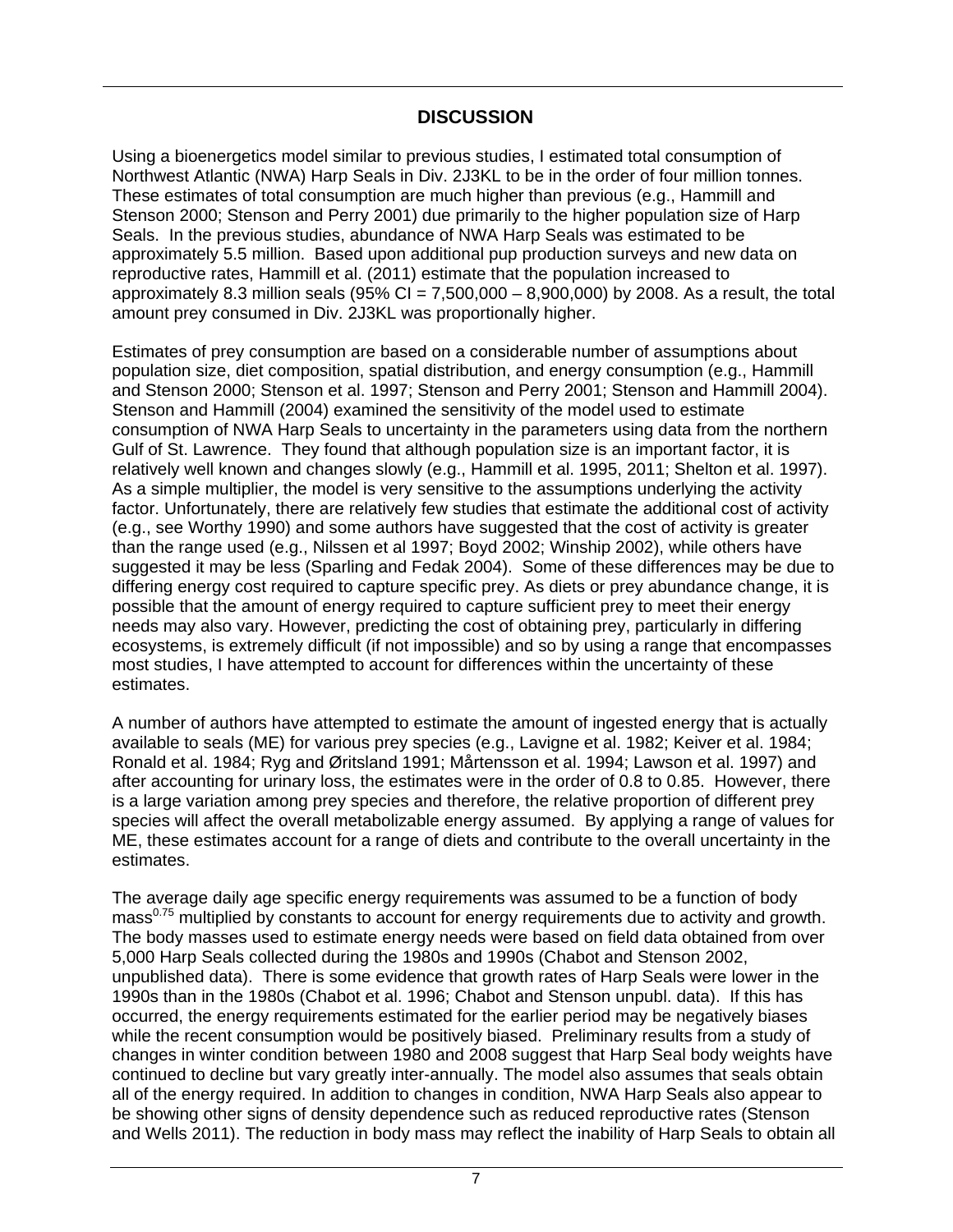of the energy they require and could be incorporated into the model to adjust consumption estimates, particularly in more recent years. The impact of these changes in body mass on current consumption estimates needs to be explored.

Stenson and Hammill (2004) found that estimates of consumption were most sensitive to spatial and temporal variation in distribution and diet composition which is consistent with other studies (Mohn and Bowen 1996; Shelton et al. 1997; Stenson and Perry 2001). Consumption of species that are consistently important, such as Capelin, are more robust while consumption of species that are more variable in relative importance in the reconstructed diet (e.g., cod) are very sensitive to how the data are obtained.

The consumption estimates for individual prey were highly imprecise, and the three methods to reconstruct seal diets used in this study resulted in very different estimates of consumption of individual prey species. However, although specific diets varied with season, location, year, and method of estimation, forage fish such as Capelin, Arctic Cod, Sand Lance (*Ammodytes*  sp.), and Atlantic Herring (*Clupea harengus*) represented the largest proportion of prey consumed. Along with these forage species, significant amounts of shrimp were consumed based upon the average contents of stomachs collected between 1986 and 2007.

Every method of diet estimation has a variety of potential biases (e.g., see Harvey 1989; Pierce and Boyle 1991; Gales and Cheal 1992; Tollit et al. 1997; Bowen 2000). The use of reconstructed wet weights tends to result in an overestimation of the ingested weight of some species (e.g., those with robust otoliths) and underestimation of other species due to differential digestion and retention rates, lack of identifiable remains from soft bodied prey, and incomplete consumption of prey (DFO 2011b). Also, determining the appropriate weights of invertebrates that may comprise an important component of the diet is very difficult (Hammill and Stenson 2000). A comparison of the diets of Grey Seals estimated from stomach contents and diets estimated from intestines suggested that otoliths of Atlantic Cod may be retained within the stomach and therefore over estimated, while smaller prey such as Atlantic Herring and Sand Lance pass through quickly and are under-represented (Stenson et al. unpublished data; DFO 2011b). The majority of biases would result in an overestimate of the proportion of Atlantic Cod in the diet (e.g. 'belly biting'). One exception would be if Harp Seals do not consume the heads of large fish. This was observed among Harp Seals feeding on cod concentrated in a small cove but it is unknown if such behaviour occurs in open areas. Harp Seals have been seen eating very large cod intact in captive diet experiments, as well as in the wild (Lawson, pers. comm.). Examining the diet of Harp Seals using genetic methods, Marshal et al. (2010) did not find any evidence of cod in stomachs that did not also contain cod otoliths. This would suggest that if 'belly biting' does occur, it is not a common occurrence.

The majority of diet samples were obtained from the nearshore areas although satellite telemetry studies indicate that the majority of seals remain in the offshore (Stenson and Sjare 1997). Although fewer samples were available from offshore areas we were able to examine over 630 prey containing stomachs which gave a reasonable indication of preferred prey, particularly in Div. 2J3K which is the primary area used by Harp Seals. The multinomial model was used to draw upon information from adjacent areas to fill in the data gaps. This resulted in a much higher proportion of cod in the offshore diet than in the average diet and as a result, significantly higher estimates of cod consumption. Cod is found primarily in the stomachs of seals caught in nearshore areas of Div. 3L (Stenson unpubl. data) which is an area where bay stocks of cod are found. Extrapolating this diet to offshore areas where cod are much less plentiful is questionable and likely results in an overestimate of cod consumption using this method.

In contrast, estimates based on fatty acid signatures showed extremely low levels of Atlantic Cod in the diet and none in offshore diets (Tucker et al 2009). This method also resulted in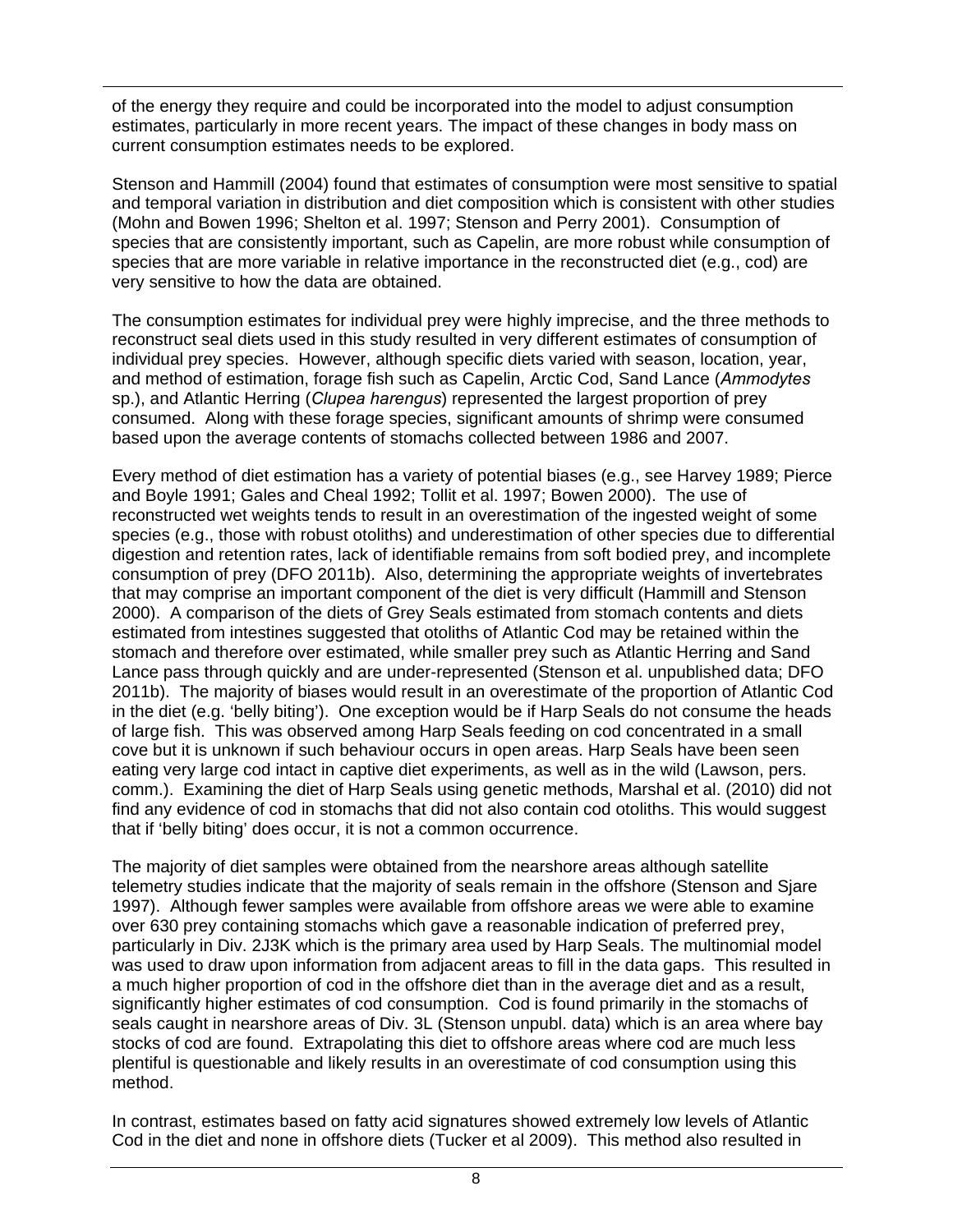relatively higher estimates of Sand Lance, Redfish (*Sebates sp.*), and amphipods, and lower estimates of Arctic Cod, Capelin and Atlantic Herring than either of the methods using the reconstructed stomach contents. The reason for the large differences found between the diets obtained from stomach contents and that obtained using fatty acid signatures is unknown. The fatty acid signatures of Grey Seals on the Scotian shelf also indicated much lower levels of Atlantic Cod in the diet than faecal samples (DFO 2011b). It is not clear if the difference is due to the longer feeding time frame represented by the blubber or is a characteristic of the method. Fatty acid signatures are a relatively new technique (e.g., Iverson et al. 1997) and the usefulness of the method to identify specific prey species has been questioned. Also, potential biases inherent in the method have not been examined in detail.

Comparing the consumption estimates from the different diet reconstruction approaches is difficult since each method represents different aspects of Harp Seal feeding. The average diet integrates the total samples collected over the study time period. Variation in the diet among years is represented by the total sample variance. As such, the diet is assumed to be relatively constant over time with no trends in prey selection and changes in consumption are due to changes in population size. However, some changes in diet did occur. For example, no Atlantic Cod were seen in the stomach samples prior to 1987 while Arctic Cod declined after the mid 1990s. In contrast, shrimp and Sand Lance appear to have increased in recent years. Using annual estimates of diet capture some of these changes, but these data are only available for nearshore areas. The multinomial regression technique uses the available data to model the proportions of different prey species in the diet as a function of year, location, season, and age. This method allows us to fill in data gaps and reflect trends in consumption. The diets obtained from the multinomial regression model appeared to be very similar to the annual reconstructed diets in areas where samples were numerous (e.g. winter Div. 2J3K). However, this approach may have difficulties accurately estimating diets in areas where sampling is infrequent, particularly if prey availability differs from areas where data are abundant. Fatty acid signatures (Iverson et al. 1997; Tucker et al. 2009) integrate diet over longer time periods and are easy to obtain from live animals. Harp Seals build up blubber reserves during the fall and winter as they migrate south from their Arctic feeding grounds. Although they do feed a little during the breeding and moulting period, they utilize the energy in the blubber until they begin to feed intensively the following spring. Prey species identified in the blubber were consumed over this entire time period which may cause a problem if it is necessary to assign a diet in a specific areas or season to determine consumption of a specific prey stock. The use of fatty acid signatures also requires an extensive prey reference library and the identification of integration correction factors in order to estimate species composition.

Although Harp Seals consume a significant amount of prey in Div. 2J3KL, they are not the only important predator in the region. Hooded Seals (*Cystophora cristata*) are the second most abundant pinniped in the northwest Atlantic. They are much less abundant than Harp Seals (~600,000, Hammill and Stenson 2006), but larger in size. Hammill and Stenson (2000) estimated that Hooded Seals consumed 362,900 tonnes of prey, primarily Greenland Halibut and Atlantic Cod, in Div. 2J3KL during 1996. Approximately 25 species of cetaceans are seasonal residents within Div. 2J3KL. Based upon a 2007 survey of cetaceans on the Canadian continental shelf south of 60<sup>°</sup>N (Lawson and Gosselin 2009), Lawson (unpubl. data) estimated that the more abundant cetacean species consume approximately 2 million tons of prey which is half of the amount estimated for Harp Seals.

Although the total amount of prey consumed by marine mammals appears to be very large, the most important predators in Div. 2J3KL are other fish. Depending upon the assumptions used, Koen-Alonso (unpubl. data) estimates that fish consume from 2.5 to 10 times as much prey as Harp Seals. Understanding the impact of all sources of predation is important if we wish to understand the northwest Atlantic ecosystem.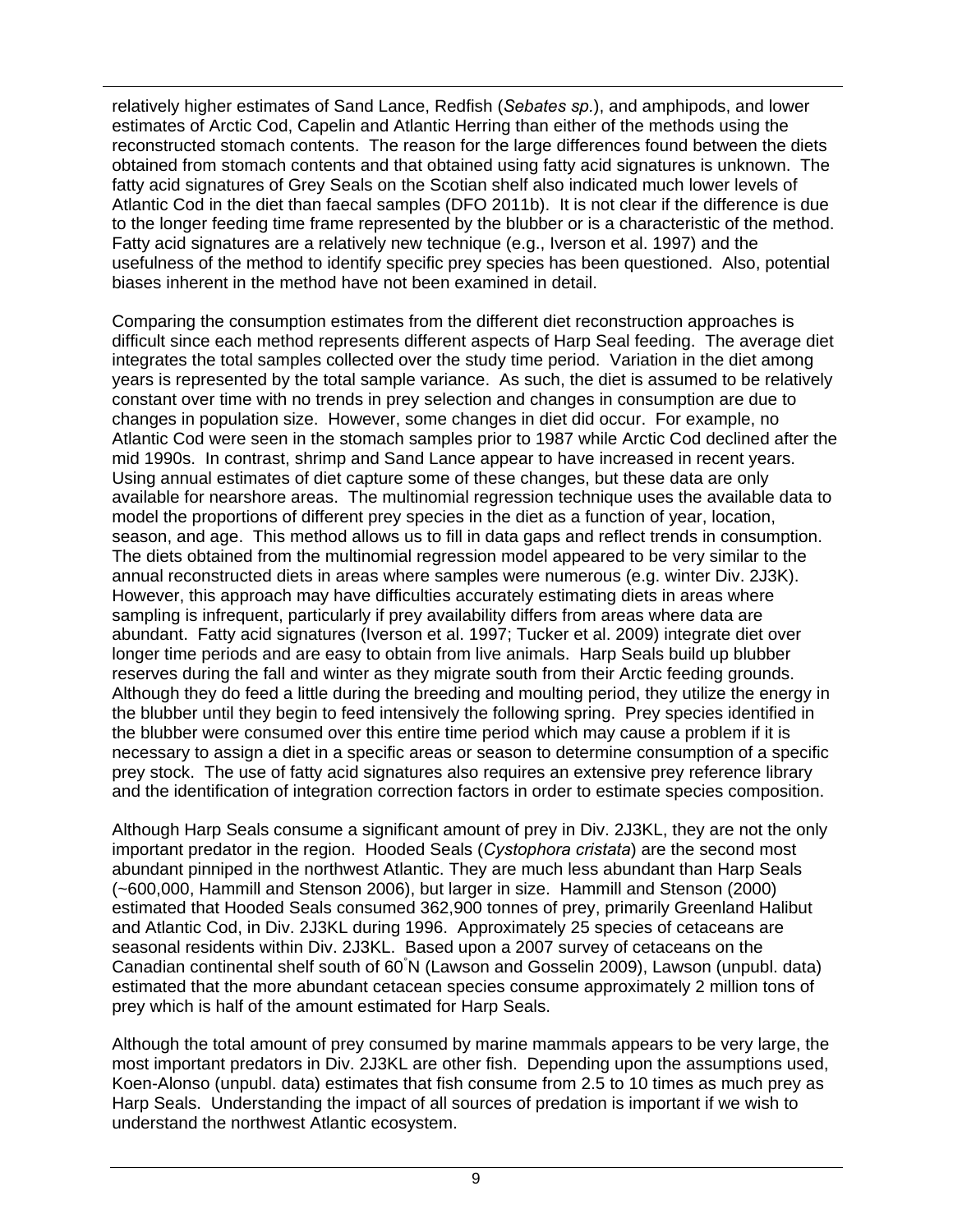#### **ACKNOWLEDGEMENTS**

I extend my gratitude to W. Penney, D. McKinnon, B. Stockwood, and D. Wakeham for their efforts to collect and process these samples over the past three decades. I also thank Dave McKinnon and B. Stockwood who completed much of the diet reconstructions.

#### **REFERENCES**

- Anonymous. 1986. Seals and sealing in Canada. A report of the Royal Commission. Ministry of Supply and Services. Ottawa, Canada.
- Benoit, D. and Bowen, W.D. 1990. Summer diet of Grey Seals (*Halichoerus grypus*) at Anticosti Island, Gulf of St Lawrence, Canada. *In*: Population biology of sealworm (*Pseudoterranova decipiens*) in relation to its intermediate and seal hosts. *Edited by* W. D. Bowen. Can. Bull. Fish. Aquat. Sci. **222**: 227-242.
- Benoît H.P. Swain, D.P., Bowen, W.D., Breed, G.A., Hammill, M.O., and Harvey, V. 2011. Evaluating the potential for Grey Seal predation to explain elevated natural mortality in three fish species in the southern Gulf of St. Lawrence. Mar. Ecol. Prog. Ser. **442**: 149– 167.
- Bowen, W.D. 1997. Role of marine mammals in aquatic ecosystems. Mar. Ecol. Prog. Ser. **158**: 267-274.
- Bowen, W.D. 2000. Reconstruction of pinniped diets: accounting for complete digestion of otoliths and cephalopod beaks. Can. J. Fish. Aquat. Sci. **57**: 898-905.
- Boyd, I.L. 2002. Estimating food consumption of marine predators: Antarctic Fur Seals and Macaroni Penguins. J. Appl. Ecol. **39**: 103-119.
- Bundy, A. 2001. Fishing on ecosystems: the interplay of fishing and predation in Newfoundland - Labrador. Can. J. Fish. Aquat. Sci. **58**: 1153-1167
- Chabot, D. and Stenson, G.B. 2002. Growth and seasonal fluctuations in size and condition of male Northwest Atlantic Harp Seals (*Phoca groenlandica*): An analysis using sequential growth curves. Mar. Ecol. Prog. Ser. **227**: 25-42.
- Chabot, D., Stenson, G.B., and Cadigan, N.B. 1996. Short- and long-term fluctuations in the size and condition of Harp Seal (*Phoca groenlandica*) in the Northwest Atlantic. NAFO Sci. Coun. Studies **26**: 15-32.
- DFO. 2009. Proceedings of the National Workshop on the Impacts of Seals on Fish Populations in Eastern Canada (Part 2); 24-28 November 2008. DFO Can. Sci. Advis. Sec. Proceed. Ser. 2009/020.
- DFO. 2010. Assessment of Capelin in SA 2 + Div. 3KL in 2010. DFO Can. Sci. Advis. Sec. Sci. Advis. Rep. 2010/90.
- DFO. 2011a. Recovery potential assessment for the Newfoundland and Labrador Designatable Unit (NAFO Div. 2GHJ3KLNO) of Atlantic Cod (*Gadus morhua*). DFO Can. Sci. Advis. Sec. Sci. Advis. Rep. 2011/037.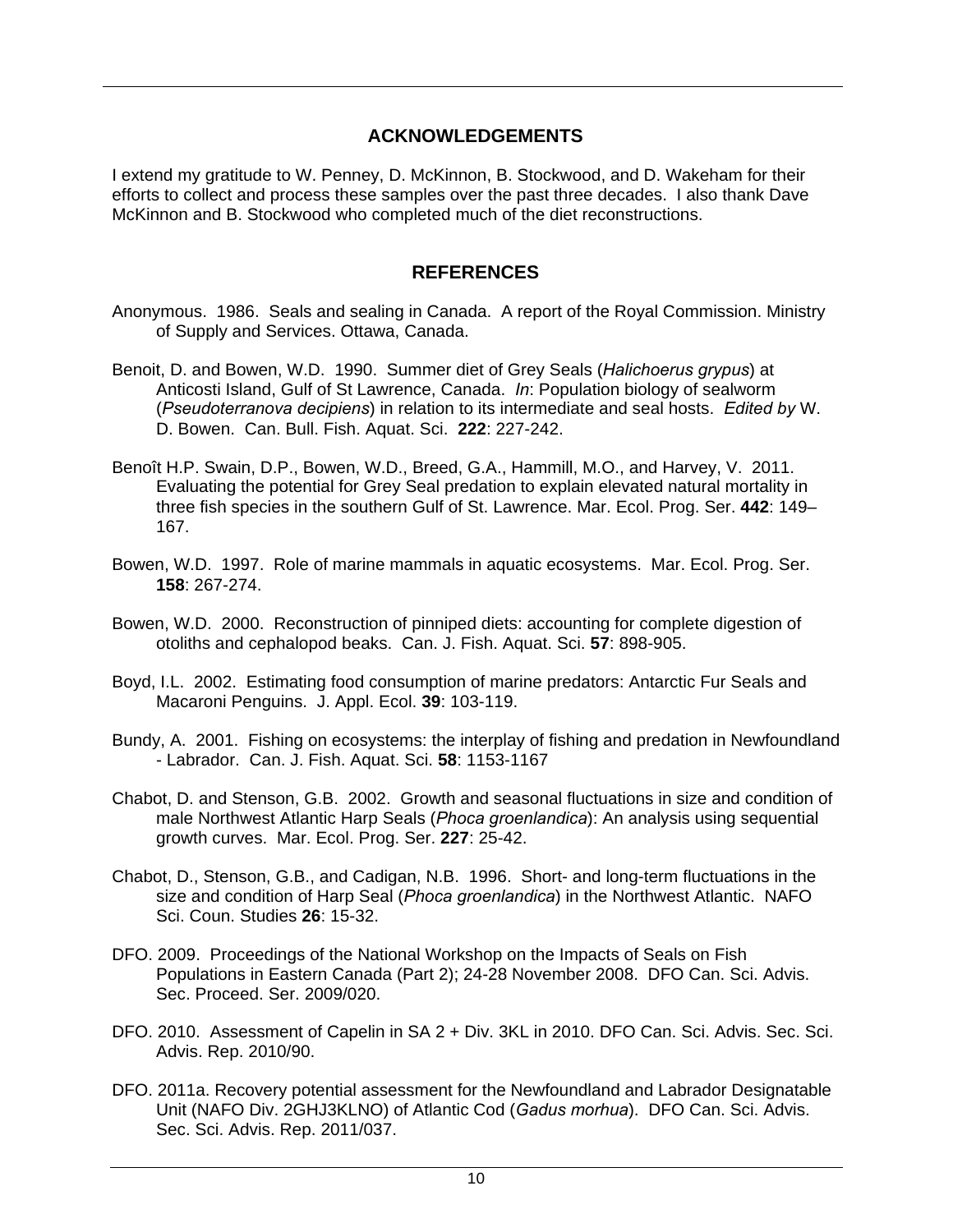- DFO. 2011b. Impacts of Grey Seals on Fish Populations in Eastern Canada. DFO Can. Sci. Advis. Sec. Sci. Advis. Rep. 2010/071.
- Gales, N.J. and Cheal, A.J. 1992. Estimating diet composition of the Australian Sea-lion (*Neophoca cinerea*) from scat analysis: an unreliable technique. Wild. Res. **19**: 447-456.
- Griffiths, D. 1977. Caloric variation in Crustacea and other animals. J. Anim. Ecol*.* **46**: 593- 605.
- Hammill , M.O. and Stenson, G.B. 2000. Estimated prey consumption by Harp Seals (*Phoca groenlandica*), Grey Seals (*Halichoerus grypus*), Harbour Seals (*Phoca vitulina*) and Hooded Seals (*Cystophora cristata*). J. Northw. Atl. Fish. Sci*.* **26**: 1-23.
- Hammill, M.O. and Stenson, G.B. 2002. Estimated Consumption of Atlantic Cod (*Gadus morhua*) and some other prey by Grey Seals (*Halichoerus grypus*) and Harp Seals (*Phoca groenlandica*) in the southern Gulf of St. Lawrence (NAFO Division 4T). DFO Can. Sci. Advis. Sec. Res Doc. 2002/054.
- Hammill, M.O. and Stenson, G.B. 2003. Harvest simulations for 2003-2006 Harp Seal Management Plan. DFO Can. Sci. Advis. Sec. Res. Doc. 2003/068.
- Hammill, M.O. and Stenson, G.B. 2004. Estimated consumption of Atlantic Cod (*Gadus morhua*) by Harp Seals (*Phoca groenlandica*) in NAFO Zone 4RS. DFO Can. Sci. Advis. Sec. Res. Doc. 2004/093
- Hammill, M.O. and Stenson, G.B. 2005. Abundance of northwest Atlantic Harp Seals (1960 2005). DFO Can. Sci. Advis. Sec. Res. Doc. 2005/090.
- Hammill, M.O. and Stenson, G.B. 2006. Abundance of northwest Atlantic Hooded Seals (1960- 2005). DFO Can. Sci. Advis. Sec. Res. Doc. 2006/068.
- Hammill, M.O., Kingsley, M.C.S., Beck, G., and Smith, T.G. 1995. Growth and condition in the Northwest Atlantic Harp Seal. Can. J. Fish. Aquat. Sci*.* **52**: 478-488.
- Hammill, M.O., Ryg, M., and B. Mohn, B. 1995. Consumption of cod by the Northwest Atlantic Grey Seal in Eastern Canada. *In* Whales, seals, fish, and man. *Edited by* A.S. Blix, L. Walloe, and O. Ultang. Proceedings the International symposium on the Biology of Marine Mammals in the Northeast Atlantic, Tromso, Norway. 29 Nov-1 Dec. 1994. Elsevier Science. New York. pp. 347-349
- Hammill, M.O., Stenson, G.B., Doniol-Valcroze, T., and Mosnier, A. 2011. Northwest Atlantic Harp Seals population trends, 1952-2012. DFO Can. Sci. Advis. Sec. Res. Doc. 2011/099.
- Härkönen, T.J. 1986. Guide to otoliths of the bony fishes of the northeast Atlantic. Danbiu, Hellerup, Denmark. pp. 256.
- Harvey, J.T. 1989. Assessment of errors associated with Harbour Seal (*Phoca vitulina*) faecal sampling. J. Zool. Lond. **219**: 101-111.
- Harwood, J. 1992. Assessing the competitive effects of marine mammal predation on commercial fisheries. So. Afr. J. Mar. Sci. **12**: 689-693.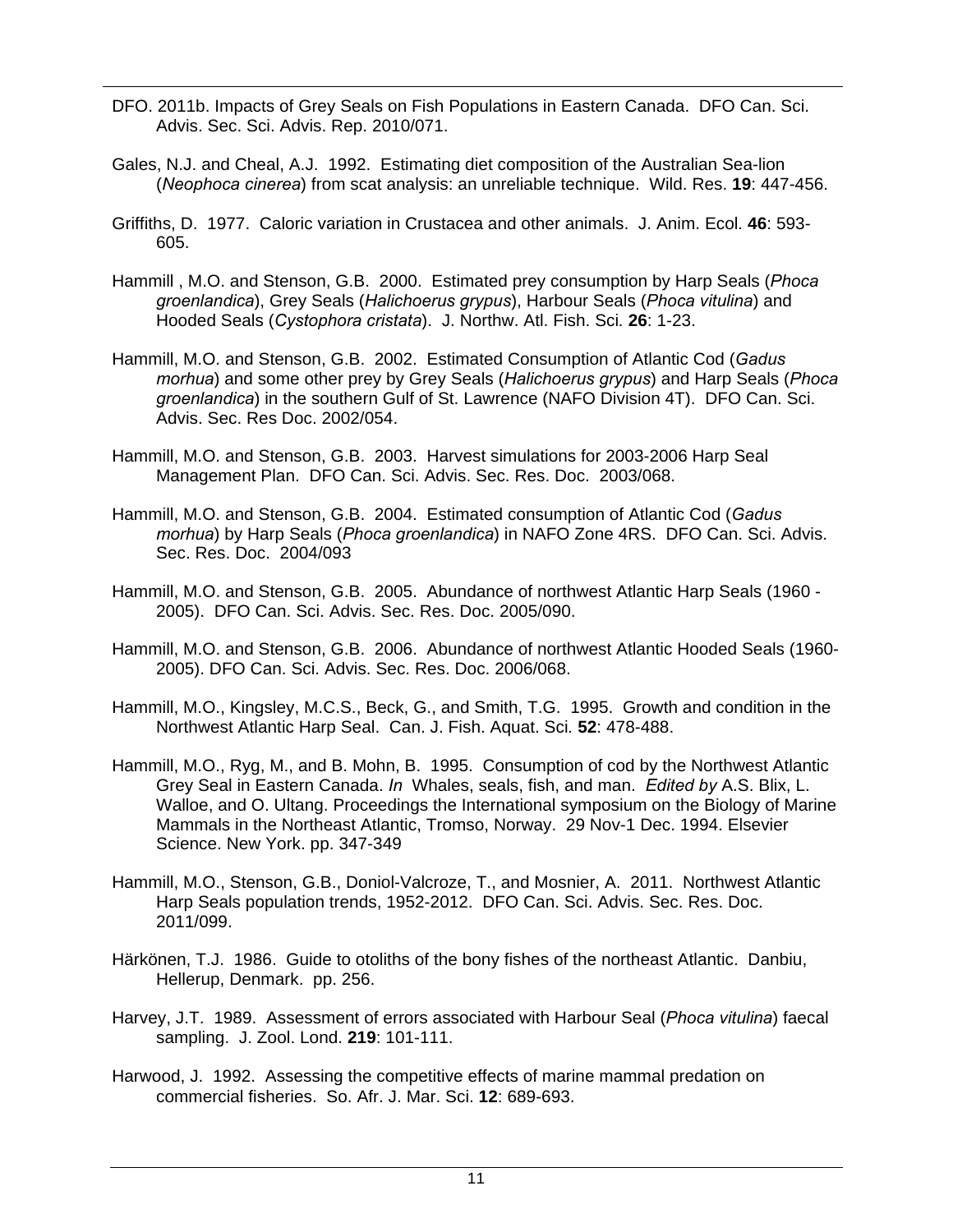- Harwood, J. and Croxall, J.P. 1988. The assessment of competition between seals and commercial fisheries in the North Sea and the Antarctic. Mar. Mamm. Sci*.,* **4**: 13-33.
- Healey, B. and Stenson, G.B. 2000. Estimating pup production and population size of the Northwest Atlantic Harp Seal (*Phoca groenlandica*). NAFO SCR Doc. 00/55.
- Iverson, S.J., Arnould. J.P.Y., and I.L. Boyd, I.L. 1997. Milk fatty acid signatures indicate both major and minor shifts in the diet of lactating Antarctic fur seals. Can. J. Zool. **75**: 188- 197.
- Kapel, F.O. 1982. Trends in catches of Harp and Hooded seals in Greenland, 1939-1983. NAFO Sci. Coun. Studies **10**: 57-65.
- Keiver, K.M., Ronald, K., and Beamish, F.W. 1984. Metabolizable energy requirements for maintenance and faecal and urinary losses of juvenile Harp Seals (*Phoca groenlandica*). Can. J. Zool. **62**: 769-776.
- Kleiber, M. 1975. The Fire of Life: An Introduction to Animal Energetics. (2nd Ed.) Robert E. Kreiger Publishing Co., New York. 478 p.
- Larsen, F. 1985. Report on Harp Seal recoveries in Greenland, 1981-84. NAFO SCR Doc. 13, Serial No. N947. 4 p.
- Lavigne, D.M., Innes, S., Stewart, R.E.A., and Worthy, G.A.J. 1985. An annual energy budget for north-west Atlantic Harp Seals. *In* Marine Mammals and Fisheries. *Edited by* J.R. Beddington, R.J.H. Beverton and D.M. Lavigne. George Allen & Unwin, London. pp. 319- 336
- Lavigne, D.M., Barchard, W., Innes, S., and Øritsland, N.A. 1982. Pinniped Bioenergetics. *In* Mammals in the seas, Vol. IV. Small cetaceans, seals, sirenians and otters. FAO Fisheries Series. 5. Rome. pp. 191-235.
- Lavigne, D.M., Innes, S., Worthy, G.A.J., Kovacs, K.M., Schmitz, O.J., and Hickie, J.P. 1986. Metabolic rates of seals and whales. Can. J. Zool. **64**: 279-284.
- Lawson, J.W. and Stenson, G.B. 1997. Diet of northwest Atlantic Harp Seals (*Phoca groenlandica*) in offshore areas. Can J. Zool. **75**: 2095-2106.
- Lawson, J.W., Anderson, J.T., Dalley, E.L., and Stenson, G.B. 1998. Selective foraging by Harp Seals, *Phoca groenlandica*, in nearshore and offshore waters of Newfoundland, 1993 and 1994. Mar. Ecol. Prog. Ser*.* **163**: 1-10.
- Lawson, J.W., Miller, E.H., and Noseworthy, E. 1997. Variation in assimilation efficiency and digestive efficiency of captive Harp Seals (*Phoca groenlandica*) on different diets. Can. J. Zool. **75**: 1285-1291.
- Lawson, J.W., Stenson, G.B., and McKinnon, D.G. 1995. Diet of Harp Seals (*Phoca groenlandica*) in nearshore waters of the northwest Atlantic during 1990-1993. Can J. Zool. **73**: 1805-1818.
- Lidster, W.W., Lilly, G.R., and Dawe, E.G. 1994. Otoliths of Arctic Cod (*Boreogadus saida*), small Atlantic Cod (*Gadus morhua*), and three other fish species from Newfoundland waters: Description and relationship of body length to otolith lengths. J. Northw. Atl. Fish. Sci. **16**: 22-40.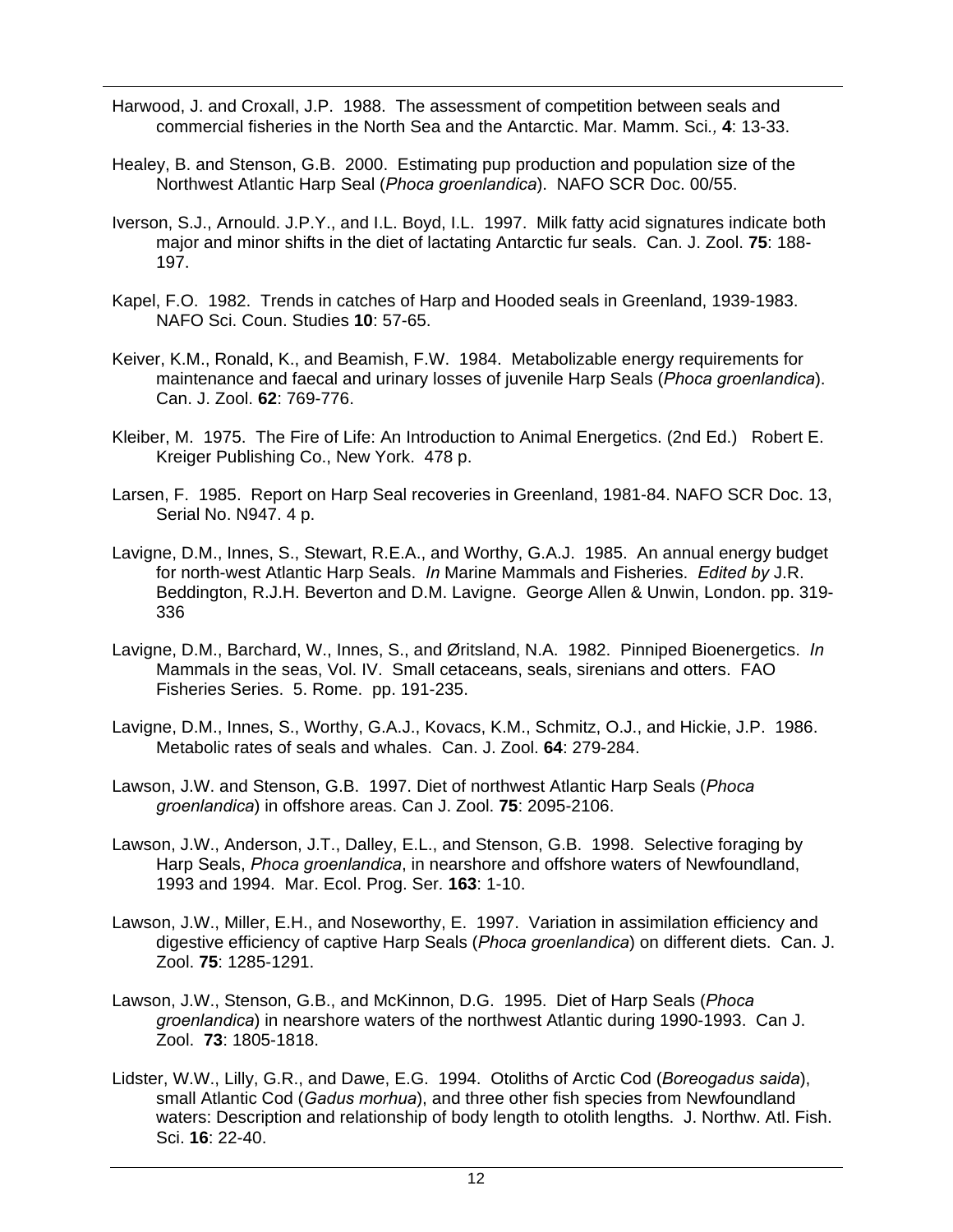- Marshall, H.D., Hart, K.A., Yaskowiak, E.S., Stenson, G.B., McKinnon, D., and Perry, E.A. 2010. Molecular identification of prey in the stomach contents of Harp Seals (*Pagophilus groenlandicus*) using species–specific oligonucleotides. Mol. Ecol. Res. **10**: 181-189.
- Martensson, P.-E., Nordøy, E.A., and Blix, A.S. 1994. Digestibility of crustaceans and Capelin in Harp Seals (*Phoca groenlandica*). Mar. Mammal. Sci. **10**: 325-331.
- McLaren, I.A., Brault, S., Harwood, J., and Vardy, D. 2001. Report of the eminent panel on seal management. 145 p. Available at: http://www.dfo-mpo.gc.ca/fm-gp/sealphoque/reports-rapports/expert/repsm-rgegp-eng.htm
- Mohn, R. and Bowen, W.D. 1996. Grey Seal predation on the Eastern Scotian Shelf: modeling the impact on Atlantic Cod. Can. J. Fish. Aquat. Sci. **53**: 2722-2738.
- Montevecchi, W.A. and Piatt, J. 1984. Composition and energy contents of mature inshore spawning Capelin (*Mallotus villosus*): implications for seabird predators. Comp. Biochem. Physiol. A **78**: 15-20.
- Nilssen, K.T., Pedersen, O.-P., Folkow, L.P. and Haug, T. 1997. Food consumption estimates of Barents Sea Harp Seals. ICES C. M. 1997/CC:1. 23p
- Olesiuk, P.F. 1993. Annual prey consumption by Harbour Seals (*Phoca vitulina*) in the Strait of Georgia, British Columbia. Fis. Bull. (Dublin) **91**: 491-515.
- Øritsland, N. and Markussen. N.H. 1990. Outline of a physiologically based model for population energetics. Ecol. Modelling **52**: 267-288.
- Palisade Corporation Inc. 2000. @Risk advanced risk analysis for spreadsheets. Windows version Release 1.0. Newfield, NY, USA.
- Pierce, G.J. and Boyle, P.R. 1991. A review of methods for diet analysis in piscivorous marine mammals. Oceanogr. Mar. Biol*.* **29**: 409-486.
- Proust, F. 1996. Composition du régime alimentaire du phoque gris (*Halichoerus grypus*) dans le Golfe du Saint-Laurent, Québec, Canada. Université du Québec à Rimouski, Rimouski, Quèbec, Canada. 72 p.
- Ronald, K., Kiever, K.M., Beamish, F.W., and Frank, R. 1984. Energy requirements for maintenance and faecal and urinary losses of the Grey Seal (*Halichoerus grypus*). Can. J. Zool. **62**: 1101-1105.
- Ryg, M. and Øritsland. N.A. 1991. Estimates of energy expenditure and energy consumption of Ringed Seals (*Phoca hispida*) throughout the year. Polar Res*.* **10**: 595-601.
- SAS Institute. 1987. SAS/STAT™ Guide for Personal Computers, Version 6 Edition. Cary, North Carolina. 1028 p.
- Sergeant, D.E. 1991. Harp Seals, man and ice. Can. Spec. Publ. Fish. Aquat. Sci.114:153 p
- Shelton, P A., Warren, W.G., Stenson, G.B., and Lawson, J.W. 1997. Quantifying some of the major sources of uncertainty associated with estimates of Harp Seal prey consumption. Part II: Uncertainty in consumption estimates associated with population size, residency, energy requirements and diet. J. Northw. Atl. Fish. Sci. **22**: 303-315.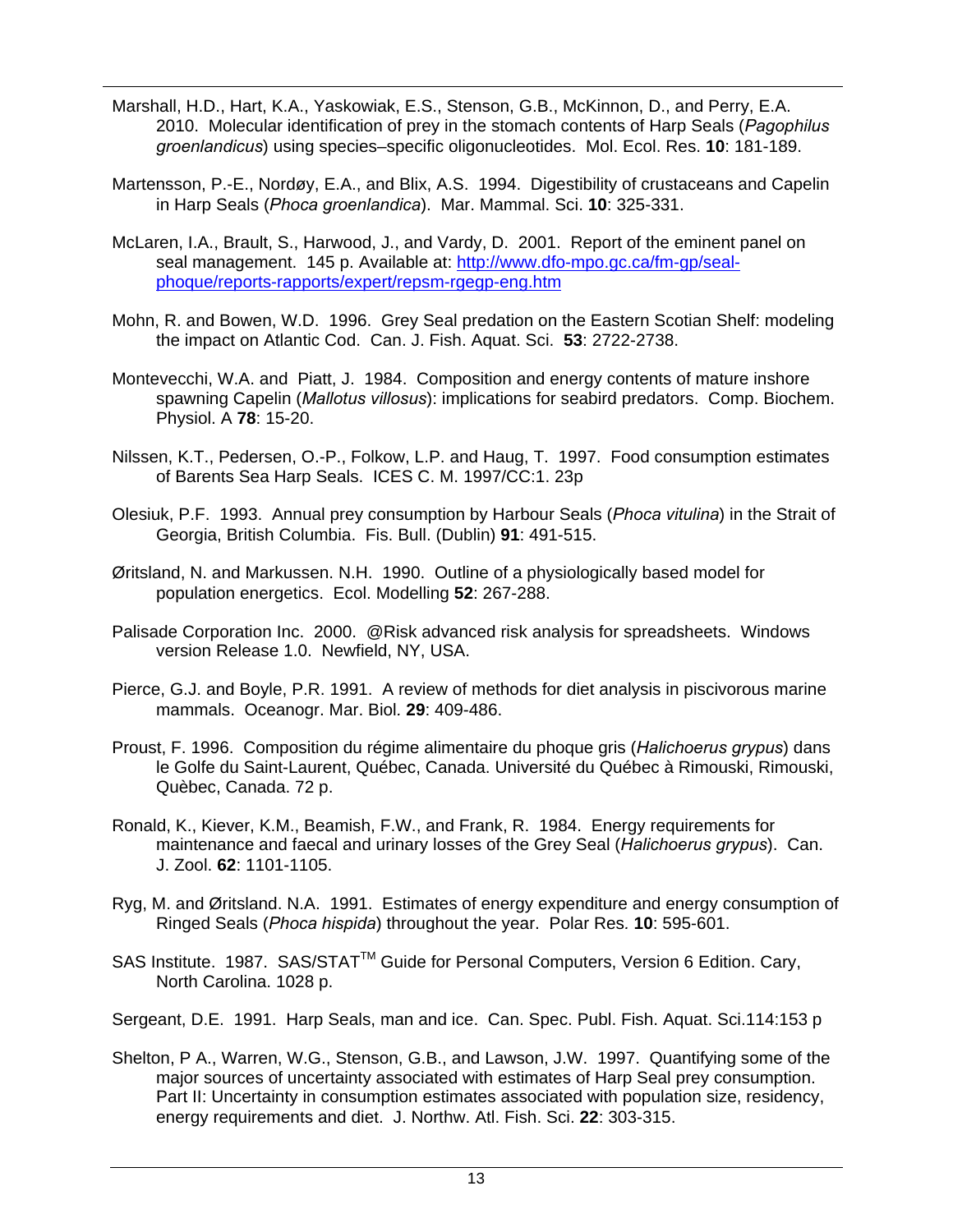- Sparling, C.E. and M.A. Fedak, M.A. 2004. Metabolic rates of captive Grey Seals during voluntary diving. J. Exp. Biol. **207**: 1615-1624.
- Steimle, F.W., and Terranova, R.J. 1985. Energy equivalents of marine organisms from the continental shelf of the temperate Northwest Atlantic. J. Northwest Atl. Fish. Sci*.* **6**: 117- 124.
- Stenson, G.B. and Hammill, M.O. 2004. Quantifying uncertainty in estimates of Atlantic Cod (*Gadus morhua*) consumption by Harp Seals (*Phoca groenlandica*). DFO Can. Sci. Advis. Sec. Res. Doc. 2004/089
- Stenson, G.B. and Perry, E.A. 2001. Incorporating uncertainty into estimates of Atlantic Cod (*Gadus morhua*), Capelin (*Mallotus villosus*) and Arctic Cod (*Boreogadus saida*) consumption by Harp Seals (*Pagophilus groenlandicus*) in NAFO Divisions 2J3KL. DFO Can. Sci. Advis. Sec. Res. Doc. 2001/074.
- Stenson, G.B. and Sjare, B. 1997. Seasonal distribution of Harp Seals (*Phoca groenlandica*) in the northwest Atlantic. ICES C. M. 1997/CC:10.
- Stenson, G.B. and Wells, N.J. 2011. Current reproductive and maturity rates of Northwest Atlantic Harp Seals, *Pagophilus groenlandicus*. DFO Can. Sci. Advis. Sec. Res. Doc. 2010/136.
- Stenson, G.B., Hammill, M.O., and Lawson, J.W. 2011. How many harp seal pups are there? Additional results from the 2008 surveys. DFO Can. Sci. Advis. Sec. Res. Doc. 2010/137.
- Stenson, G.B., Hammill, M.O., Kingsley, M.C.S., Sjare, B., Warren, W.G., and Myers, R.A. 2002. Is there evidence of increased pup production in northwest Atlantic Harp Seals, *Pagophilus groenlandicus*? ICES J. Mar. Sci. **59**: 81-92.
- Stenson, G.B., Hammill, M.O., and Lawson, J.W. 1997. Predation by Harp Seals in Atlantic Canada: preliminary consumption estimates for Arctic Cod, Capelin and Atlantic Cod. J. Northw. Atl. Fish. Sci. **22**: 137-154.
- Stenson, G.B., Hammill, M.O., Lawson, J.W., Gosselin, J.F., and Haug, T. 2005. 2004 pup production of Harp Seals, *Pagophilus groenlandicus*, in the Northwest Atlantic. DFO Can. Sci. Advis. Sec. Res. Doc. 2005/037.
- Stenson, G.B., Myers, R.A., Hammill, M.O., Ni, I.-H., Warren, W.G., and Kingsley, M.C.S. 1993. Pup production of Harp Seals, *Phoca groenlandica*, in the Northwest Atlantic. Can. J. Fish. Aquat. Sci. **50**: 2429-2439.
- Stenson, G. B., Rivest, L.-P., Hammill, M.O., Gosselin, J.F., and Sjare, B. 2003. Estimating pup production of Harp Seals, *Pagophilus groenlandicus*, in the Northwest Atlantic. Mar. Mammal. Sci. **19**: 141-160.
- Tollit, D.J., Steward, M.J., Thompson, P.M., Pierce, G.J., Santos, M.B., and Hughes, S. 1997. Species and size differences in the digestion of otoliths and beaks: implication for estimates of pinniped diet composition. Can. J. Fish. Aquat. Sci. **54:** 105-119.
- Trzcinski, M.K., Mohn, R., and Bowen, W.D. 2006. Continued decline of an Atlantic Cod population: how important is Grey Seal predation? Ecol. Appls. **16**: 2276-2292.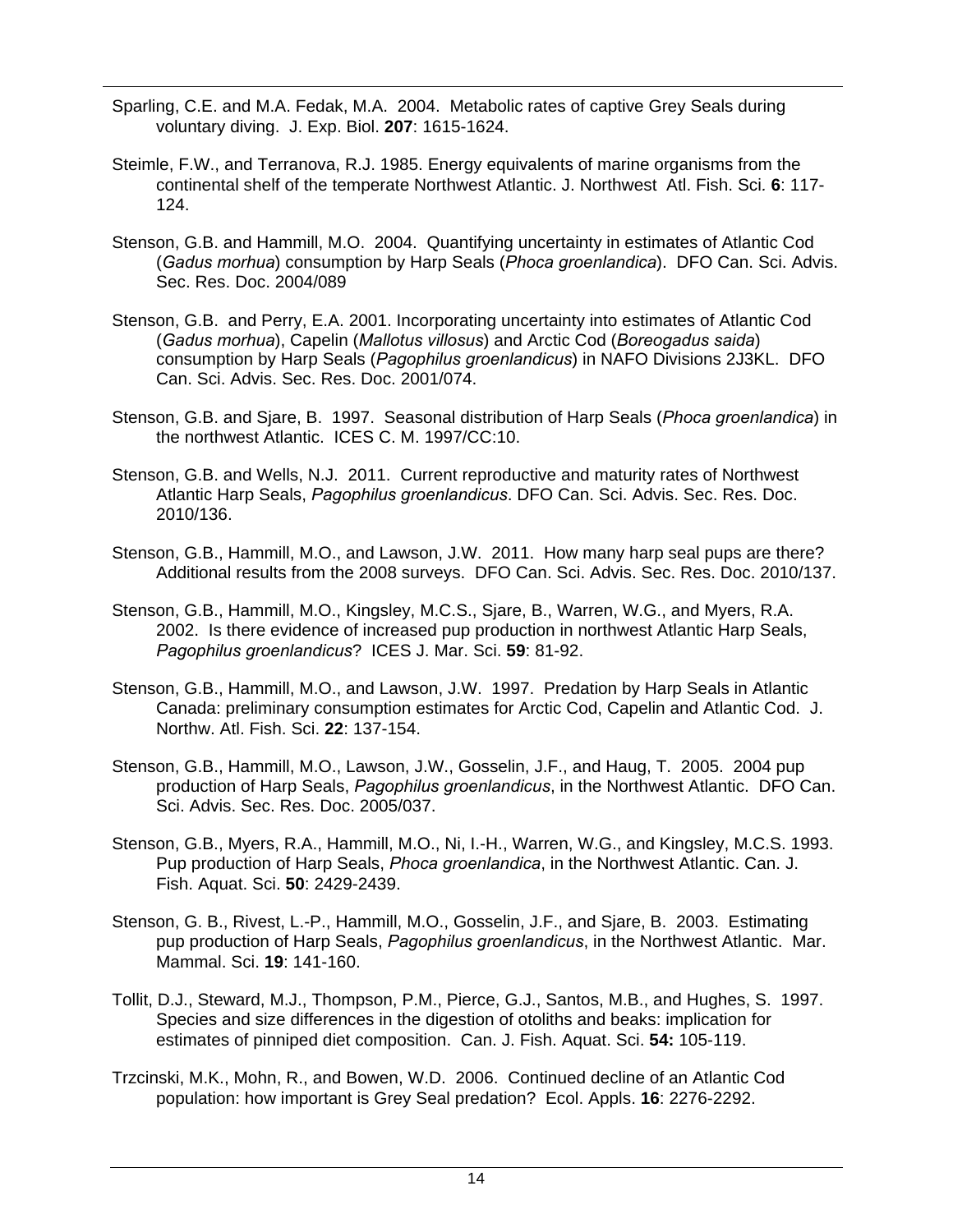- Trzcinski, M.K., Mohn, R., and Bowen, W.D. 2009. Estimating the impact of Grey Seals on the Eastern Scotian Shelf and Western Scotian Shelf cod populations. DFO Can. Sci. Advis. Sec. Res. Doc. 2009/052.
- Tucker, S., Bowen, W.D., Iverson, S.J., Blanchard, W., and Stenson, G.B. 2009. Sources of variation in diets of Harp (*Pagophilus groenlandicus*) and Hooded (*Cystophora cristata*) seals estimated from quantitative fatty acid signature analysis (QFASA). Mar. Ecol. Prog. Ser. **384**: 287-302.
- Tyler, A.V. 1973 . Caloric values of some North Atlantic invertebrates. Mar. Biol. **19**: 258-261.
- Winship, A.J., Trites, A.W., and Rosen, D.S. 2002. A bioenergetic model for estimating the food requirements of Steller Sea Lions *Eumetopias jubatus* in Alaska, USA. Mar. Ecol. Prog. Ser. **229**: 291-312.
- Worthy, G.A.J. 1990. Nutritional energetics for marine mammals: Addendums. *In* CRC handbook of marine mammal medicine: health, disease and rehabilitation. *Edited by* L.A. Dierauf. CRC Press, Boca Raton, Florida. pp. 489-520.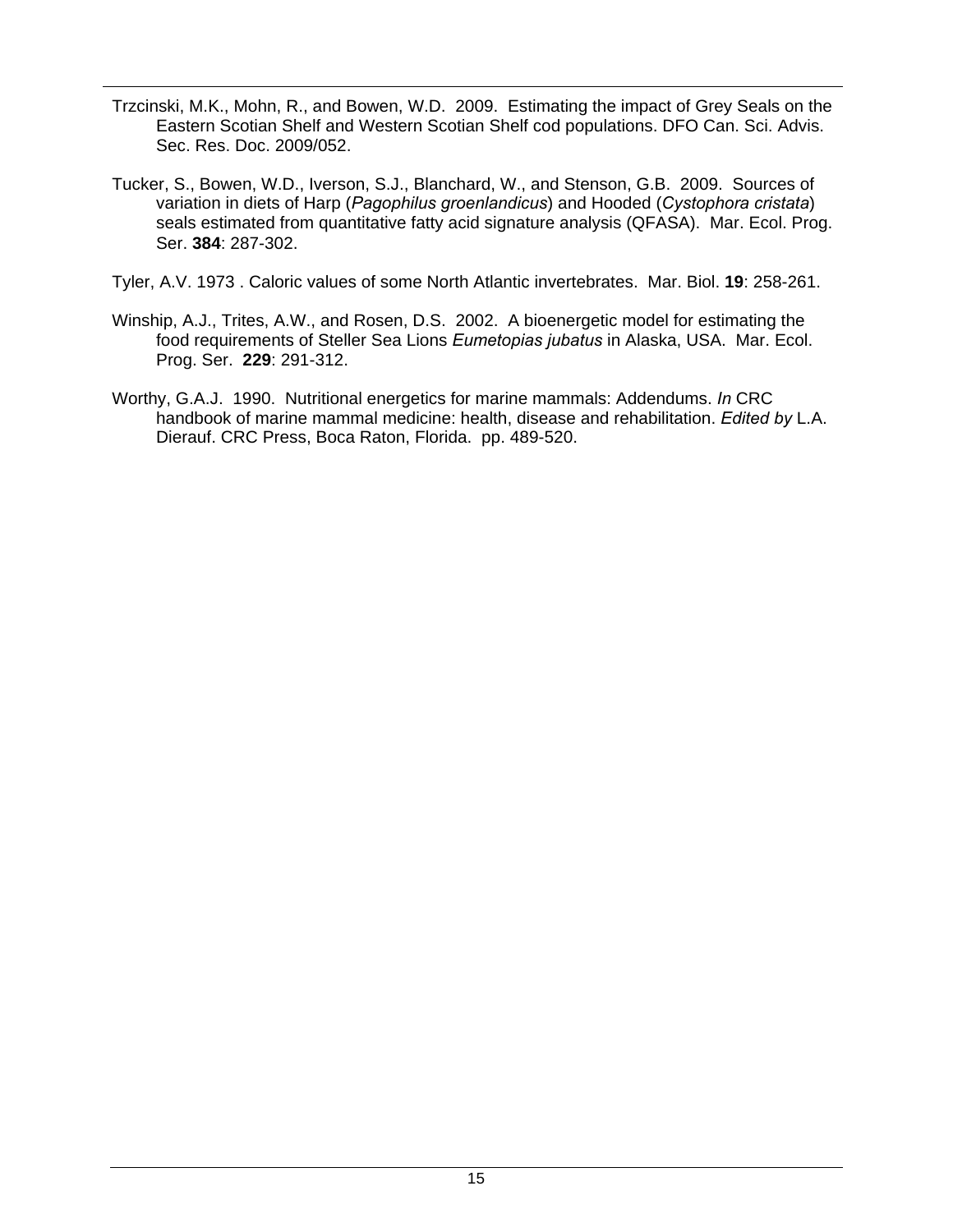|          |           | <b>Males</b> |              |                    |  | Females |              |                    |  |
|----------|-----------|--------------|--------------|--------------------|--|---------|--------------|--------------------|--|
| Month    |           | AS           | <b>Birth</b> | <b>Growth Rate</b> |  | AS      | <b>Birth</b> | <b>Growth Rate</b> |  |
| November | Mean      | 117.4        | 32.9         | 10.38              |  | 120.9   | 26.9         | 11.95              |  |
|          | <b>SE</b> | 3.05         | 1.84         | 0.61               |  | 2.43    | 2.07         | 0.52               |  |
| December | Mean      | 114.7        | 32.5         | 11.48              |  | 123.7   | 30.4         | 11.61              |  |
|          | <b>SE</b> | 2.66         | 2.3          | 0.69               |  | 2.79    | 2.3          | 0.67               |  |
| January  | Mean      | 143.5        | 43.7         | 10.94              |  | 133.4   | 40           | 10.98              |  |
|          | <b>SE</b> | 4.49         | 5.34         | 1.21               |  | 9.01    | 5.03         | 1.75               |  |
| February | Mean      | 145.8        | 31.1         | 11.61              |  | 133.6   | 21.7         | 12                 |  |
|          | <b>SE</b> | 3.06         | 3.88         | 0.67               |  | 5.05    | 5.81         | 0.98               |  |
| March    | Mean      | 131          | 37.8         | 13.38              |  | 123.5   | 19           | 15.84              |  |
|          | <b>SE</b> | 2.25         | 6.33         | 1.27               |  | 1.63    | 6.44         | 1.28               |  |
| April    | Mean      | 102.6        | 34.2         | 11.27              |  | 98.6    | 30.8         | 12.3               |  |
|          | <b>SE</b> | 1.04         | 1.28         | 0.45               |  | 1.26    | 1.21         | 0.49               |  |
| May-June | Mean      | 90.2         | 31.1         | 6                  |  | 98.8    | 27.5         | 6.2                |  |
|          | <b>SE</b> | 3.07         | 1.01         | 0.41               |  | 3.71    | 1.19         | 0.45               |  |

*Table 1. Model parameters mean (SE) for male and female growth parameters, where AS is asymptotic mass (kg), birth is mass at birth (kg), and growth rate is kg·y-1.* 

*Table 2. Spatial and temporal distribution of Harp Seal stomach samples from NAFO Div. 2J3KL (Fig. 2).* 

|         |           |       | Nearshore |     |                                           |     |         |        |       |
|---------|-----------|-------|-----------|-----|-------------------------------------------|-----|---------|--------|-------|
|         | Div. 2J3K |       | Div. 3L   |     | Div. 2J3KL                                |     | Div. 3L |        |       |
| Year    | Summer    |       |           |     | Winter Summer Winter Summer Winter Summer |     |         | Winter | Total |
| 1982-89 | 356       | 1,353 | 12        | 29  |                                           | 13  |         |        | 1,763 |
| 1990-99 | 501       | 1,760 | 114       | 190 | 57                                        | 76  | 94      | 39     | 2,831 |
| 2000    | 37        | 204   | 6         | 13  | 9                                         | 3   |         |        | 272   |
| 2001    | 61        | 223   | 7         | 7   | 0                                         | 0   |         |        | 298   |
| 2002    | 49        | 126   | 8         | 9   | 0                                         | 14  |         |        | 206   |
| 2003    | 12        | 157   | 6         | 9   | 0                                         | 0   |         |        | 184   |
| 2004    | 26        | 128   | 3         | 8   | 97                                        | 23  |         |        | 285   |
| 2005    | 68        | 205   | 4         | 9   | 0                                         | 9   |         |        | 295   |
| 2006    | 67        | 111   | 13        | 4   | 0                                         | 48  |         |        | 243   |
| 2007    | 52        | 102   | 8         | 1   | 26                                        | 29  |         |        | 218   |
| Total   | 1,229     | 4,369 | 181       | 279 | 189                                       | 215 | 94      | 39     | 6.595 |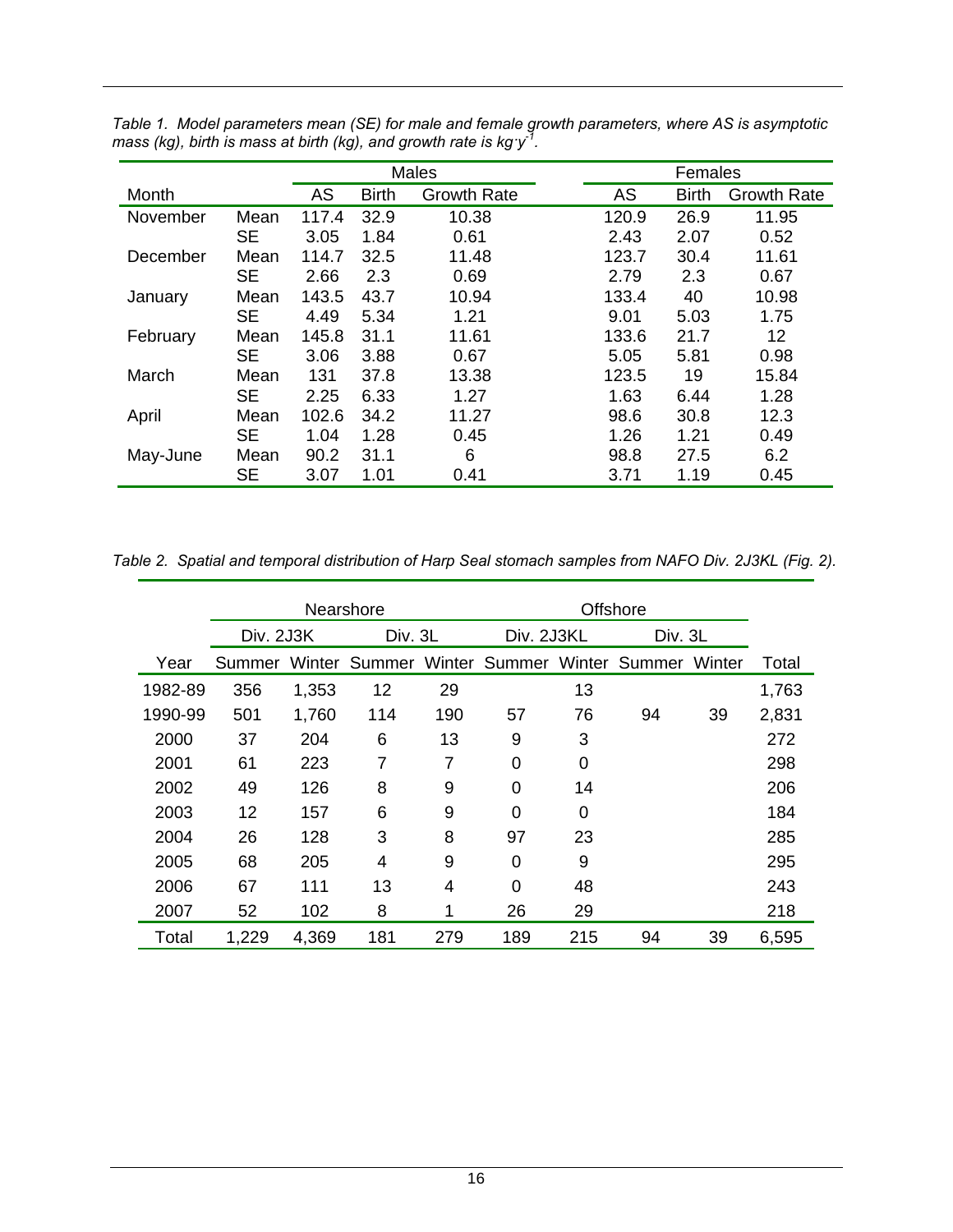|                          |                       | Winter    |        |           | Summer    |           |        |           |  |
|--------------------------|-----------------------|-----------|--------|-----------|-----------|-----------|--------|-----------|--|
|                          | Nearshore<br>Offshore |           |        |           | Nearshore | Offshore  |        |           |  |
|                          | Mean                  | <b>SD</b> | Mean   | <b>SD</b> | Mean      | <b>SD</b> | Mean   | <b>SD</b> |  |
| American Plaice          | 0.15                  | 0.06      | 2.18   | 1.49      | 0.93      | 0.33      | 3.38   | 2.40      |  |
| Amphipod                 | 0.30                  | 0.05      | 1.14   | 0.33      | 0.23      | 0.06      | 0.74   | 0.20      |  |
| <b>Arctic Cod</b>        | 43.15                 | 1.51      | 0.78   | 0.17      | 16.01     | 1.67      | 0.52   | 0.15      |  |
| <b>Atlantic Cod</b>      | 12.87                 | 1.33      | 0.67   | 0.32      | 8.17      | 1.33      | 1.75   | 0.94      |  |
| <b>Atlantic Herring</b>  | 12.99                 | 0.88      | 0.10   | 0.10      | 21.46     | 1.86      |        |           |  |
| <b>Bird</b>              | 0.08                  | 0.04      |        |           | < 0.01    | < 0.01    |        |           |  |
| Capelin                  | 12.64                 | 0.64      | 46.81  | 4.85      | 33.84     | 2.02      | 44.46  | 5.20      |  |
| Euphausiid               | 0.44                  | 0.05      |        |           | 2.56      | 0.27      | < 0.01 | < 0.01    |  |
| Gadoid sp.               | 0.05                  | 0.01      | < 0.01 | < 0.01    | 0.02      | 0.01      | 0.16   | 0.16      |  |
| Gadus sp.                | 1.17                  | 0.22      |        |           | 0.90      | 0.31      | 0.32   | 0.33      |  |
| <b>Greenland Halibut</b> | 0.52                  | 0.12      | 2.40   | 0.97      | 0.65      | 0.23      | 1.05   | 0.47      |  |
| Lumpfish                 |                       | 0.00      |        |           |           |           |        |           |  |
| <b>Mysid</b>             | 0.19                  | 0.08      | < 0.01 | < 0.01    | 0.26      | 0.06      |        |           |  |
| <b>Other Fish</b>        | 4.47                  | 0.40      | 4.01   | 1.96      | 6.60      | 2.00      | 2.57   | 1.48      |  |
| Other Invert             | 0.02                  | 0.01      | < 0.01 | < 0.01    | 0.12      | 0.11      | 0.02   | 0.01      |  |
| Pleuronectidae           | 0.36                  | 0.10      | 1.28   | 0.77      | 1.77      | 0.38      | 7.38   | 3.64      |  |
| Redfish sp.              | 0.02                  | 0.02      | 0.47   | 0.32      | 0.47      | 0.29      | 0.04   | 0.03      |  |
| <b>Rock Cod</b>          | 2.50                  | 0.29      |        |           | 1.40      | 0.35      |        |           |  |
| Salmon                   |                       |           |        |           | 0.09      | 0.09      |        |           |  |
| Sand Lance               | 1.40                  | 0.19      | 0.03   | 0.03      | 0.66      | 0.21      | 19.18  | 3.13      |  |
| Sculpin                  | 2.49                  | 0.40      | 0.66   | 0.25      | 0.62      | 0.20      | 0.45   | 0.14      |  |
| Shrimp                   | 3.59                  | 1.57      | 38.81  | 4.89      | 2.04      | 0.25      | 17.70  | 2.98      |  |
| <b>Smelt</b>             | 0.16                  | 0.07      |        |           | 0.13      | 0.12      |        |           |  |
| Squid                    | 0.39                  | 0.06      | 0.67   | 0.19      | 1.05      | 0.21      | 0.25   | 0.10      |  |
| <b>White Hake</b>        | 0.02                  | < 0.01    |        |           | 0.05      | 0.05      |        |           |  |

*Table 3. Average diet composition of Harp Seals in Div. 2J3KL based upon samples collected between 1986 and 2007. Diet is expressed as percent energy contribution. Diet samples were bootstrapped 1,000 times to determine mean and SD.*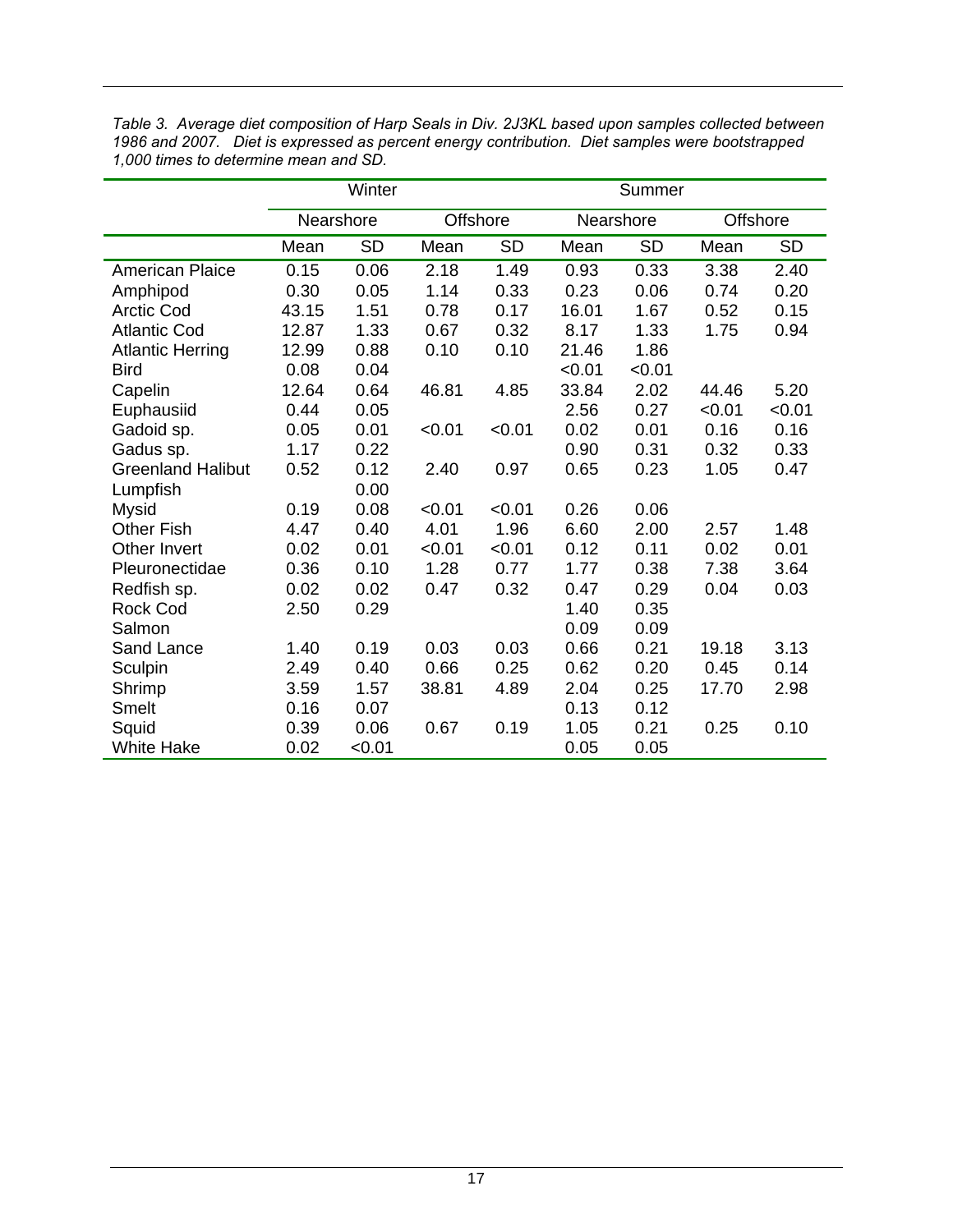|                          | Winter    |           |                 |           | Summer    |           |                 |           |  |
|--------------------------|-----------|-----------|-----------------|-----------|-----------|-----------|-----------------|-----------|--|
|                          | Nearshore |           | <b>Offshore</b> |           | Nearshore |           | <b>Offshore</b> |           |  |
|                          | Mean      | <b>SD</b> | Mean            | <b>SD</b> | Mean      | <b>SD</b> | Mean            | <b>SD</b> |  |
| <b>American Plaice</b>   | 0.10      | 0.47      | 0.27            | 1.54      | 0.90      | 2.27      | 0.52            | 1.74      |  |
| Amphipoda                | 25.65     | 22.71     | 40.00           | 33.11     | 23.12     | 14.16     | 22.41           | 17.57     |  |
| <b>Arctic Cod</b>        | 10.29     | 17.58     | 5.99            | 11.07     | 8.74      | 8.34      | 3.88            | 8.42      |  |
| <b>Atlantic Cod</b>      | 0.10      | 0.57      | < 0.01          | 0.03      | 0.48      | 1.28      |                 |           |  |
| Capelin                  | 17.89     | 18.32     | 10.92           | 13.34     | 10.41     | 6.76      | 14.60           | 16.22     |  |
| Gadidae                  | 1.01      | 4.19      | 1.58            | 4.34      | 1.49      | 2.21      | 6.17            | 9.41      |  |
| <b>Greenland Halibut</b> | 0.17      | 1.09      | 0.07            | 0.28      | 0.33      | 0.90      | 0.52            | 1.73      |  |
| Herring                  | 8.73      | 16.27     | 6.55            | 14.01     | 9.03      | 9.86      | 9.73            | 15.38     |  |
| Lumpfish                 | 0.10      | 0.67      | 0.15            | 0.80      | 0.43      | 1.23      | 0.05            | 0.24      |  |
| Redfish                  | 7.32      | 11.19     | 9.38            | 16.64     | 15.91     | 13.98     | 23.09           | 22.51     |  |
| Salmon                   | 0.12      | 0.49      | 0.42            | 1.06      | 0.45      | 0.79      | 0.72            | 1.28      |  |
| Sand Lance               | 25.09     | 20.02     | 21.12           | 20.55     | 24.03     | 14.28     | 16.16           | 17.39     |  |
| Squid                    | 0.06      | 0.52      | 0.20            | 0.82      | 0.10      | 0.26      | 0.25            | 1.12      |  |
| <b>Winter Flounder</b>   | 0.58      | 1.92      | 0.53            | 1.87      | 1.07      | 1.58      | 0.67            | 2.13      |  |
| Other fish               | 2.55      | 7.14      | 2.94            | 6.67      | 3.70      | 4.51      | 1.26            | 2.23      |  |

*Table 4. Diet composition of Harp Seals in Div. 2J3KL based upon fatty acid signatures (from Tucker et al. 2009).*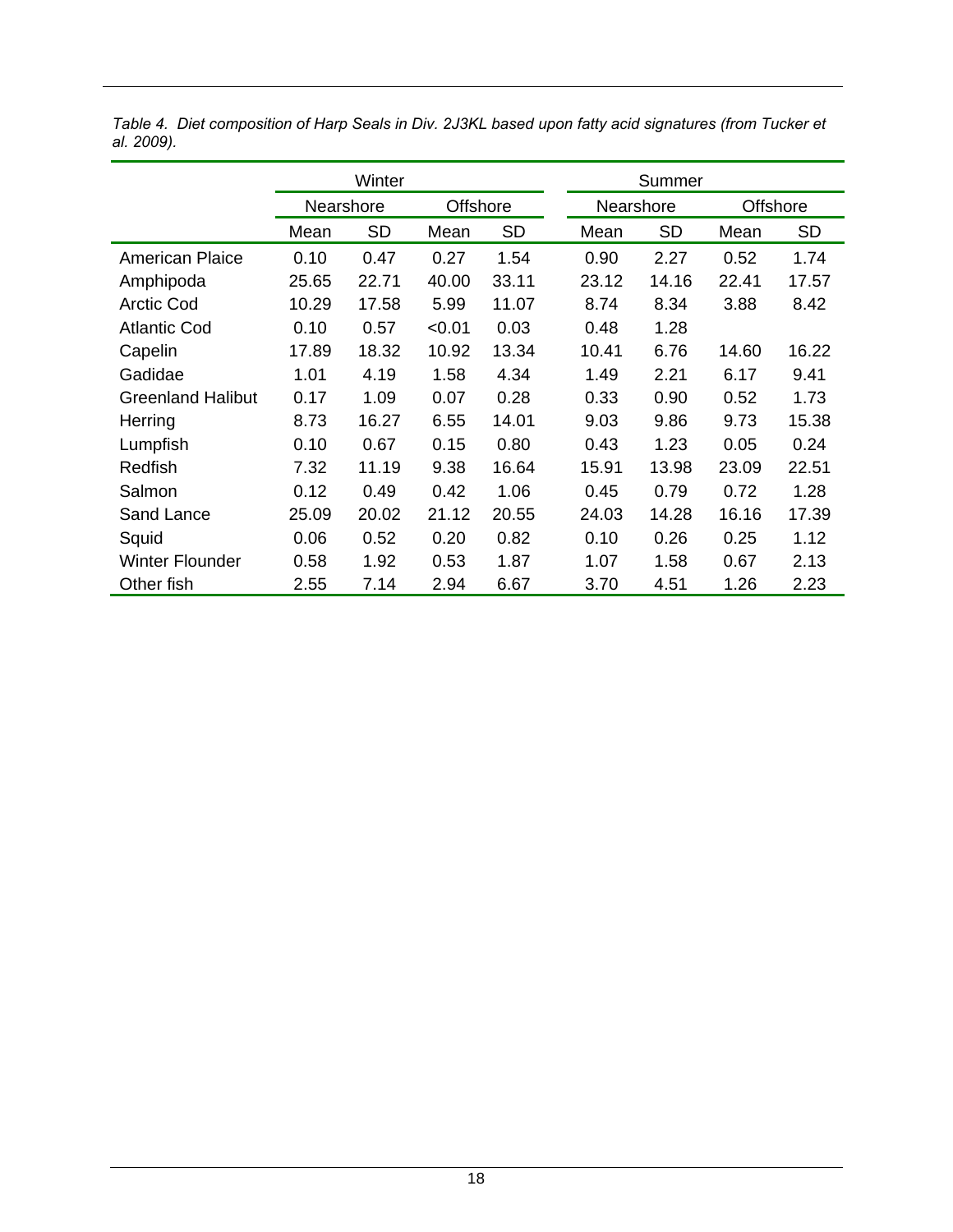

*Figure 1. Harp Seal (* $\pm$  *95% C.I.) abundance in the Northwest Atlantic (from Hammill et al. 2011).*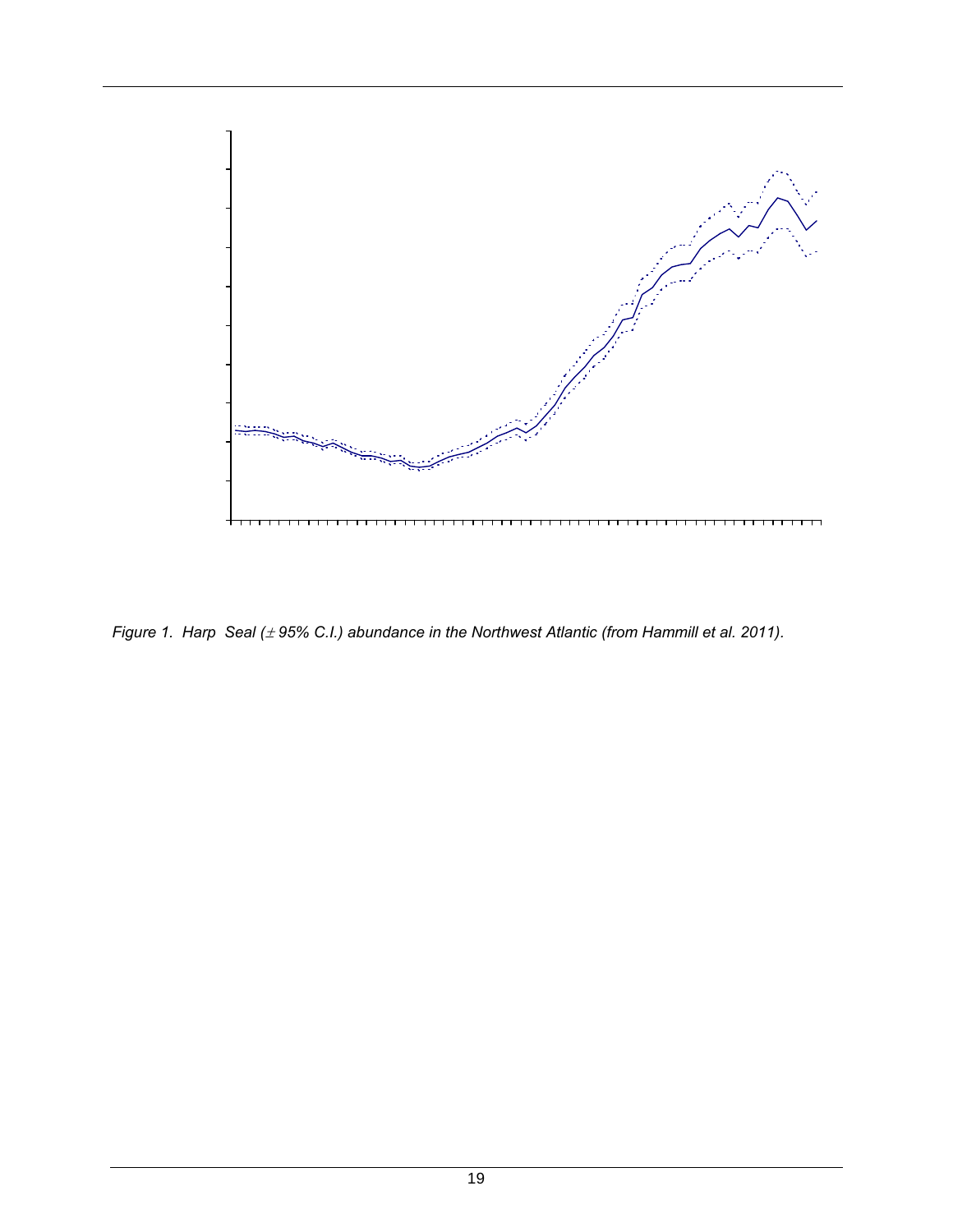

*Figure 2. Location of main sampling locations to determine diets of northwest Atlantic Harp Seals.*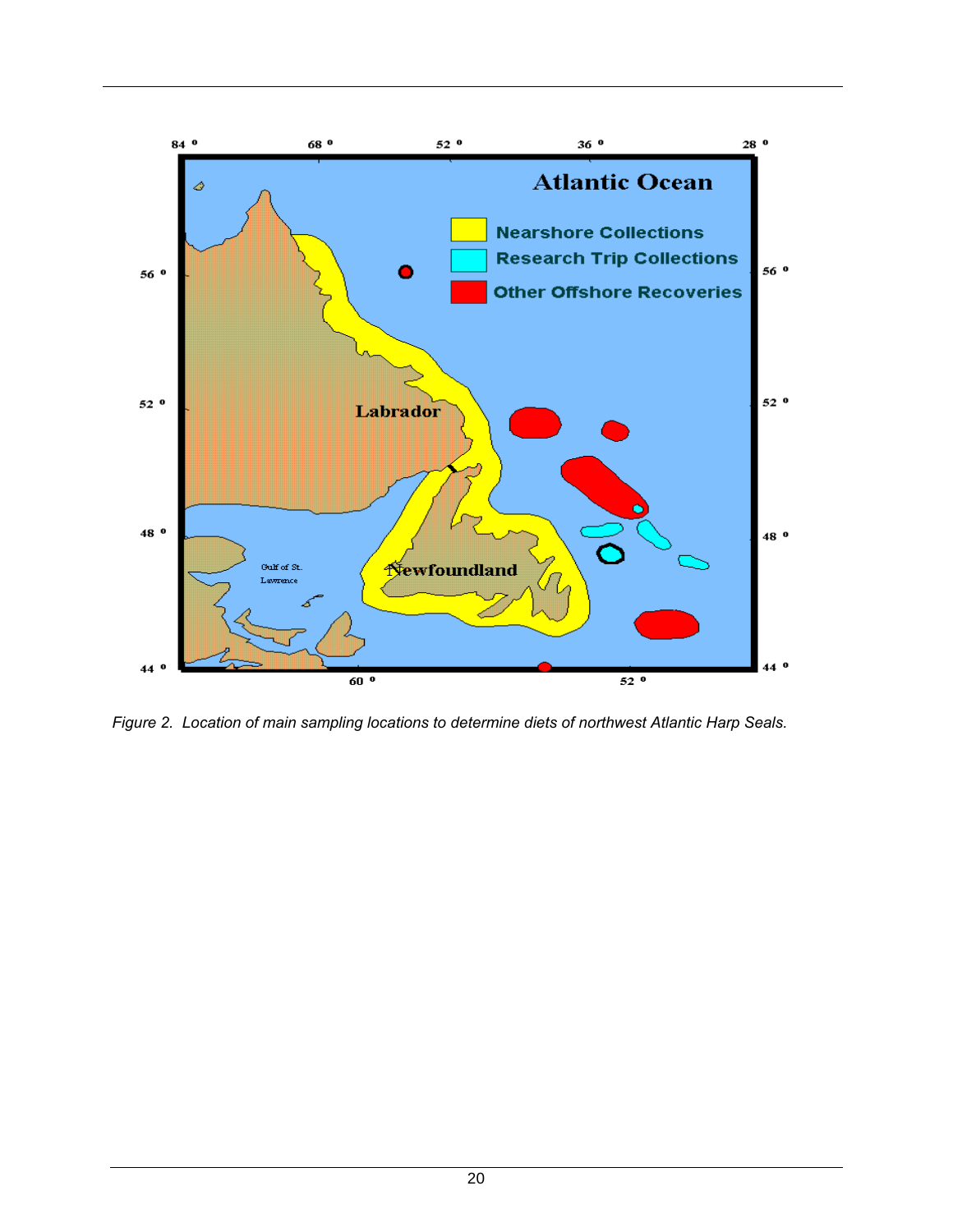

*Figure 3a. Estimated winter diets of Harp Seals in Div. 2J3KL determine using a multinomial regression method (from DFO 2009).*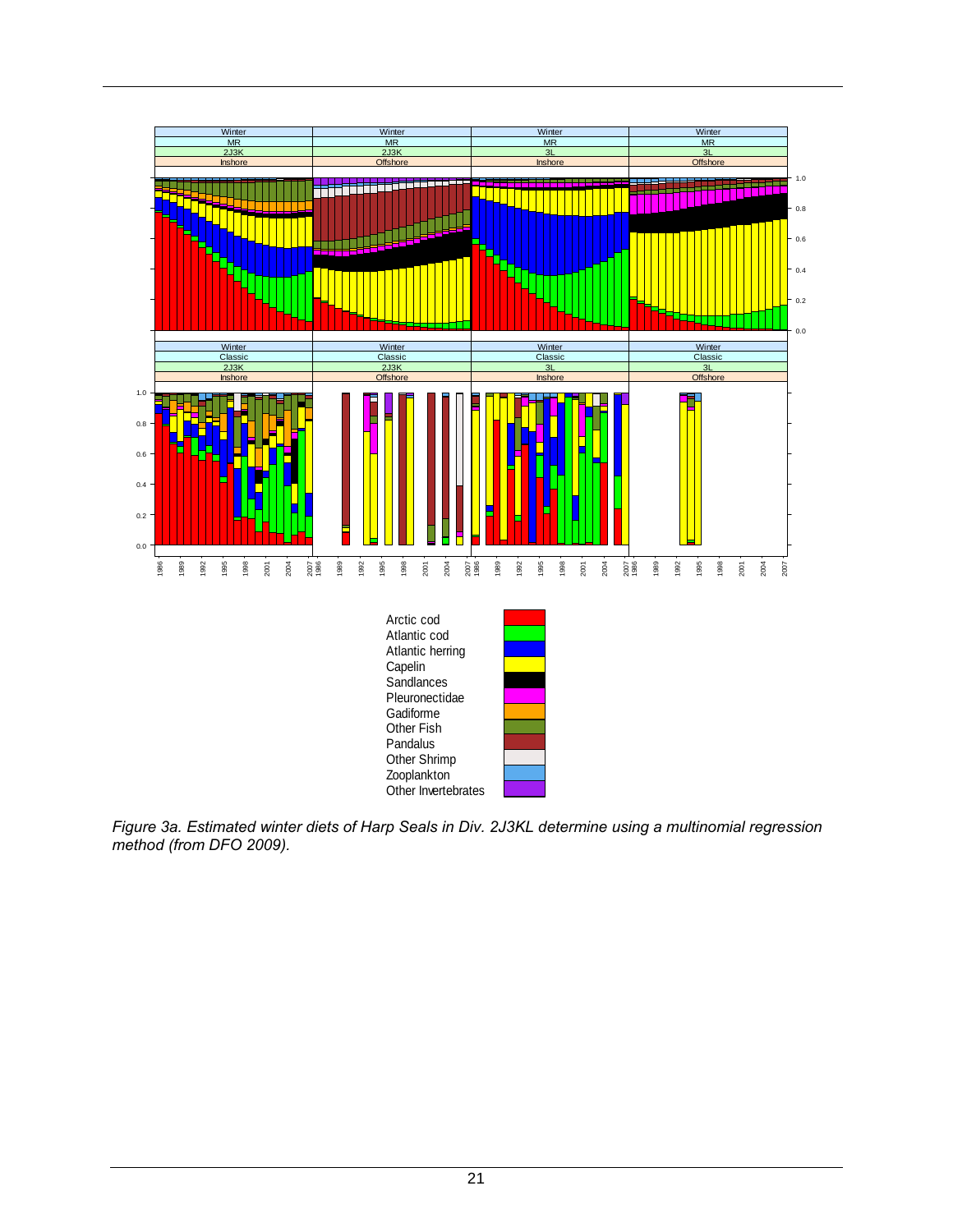

*Figure 3b. Estimated summer diets of Harp Seals in Div. 2J3KL determine using a multinomial regression method (from DFO 2009).*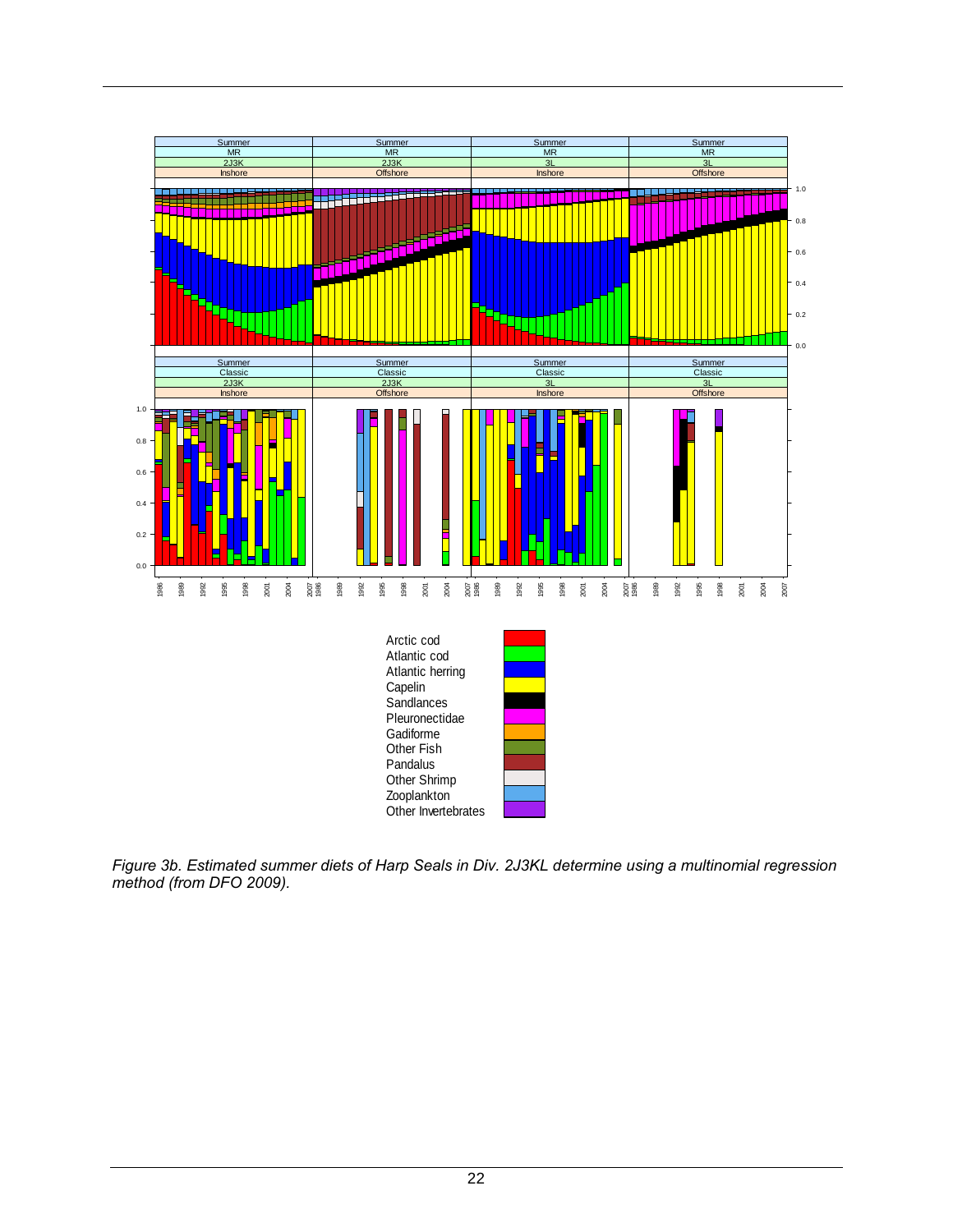

*Figure 4. Total consumption (mean + SD) of prey by Harp Seals in Div. 2J3KL, 1965 to 2008, estimated assuming an average diet from 1986 to 2007.*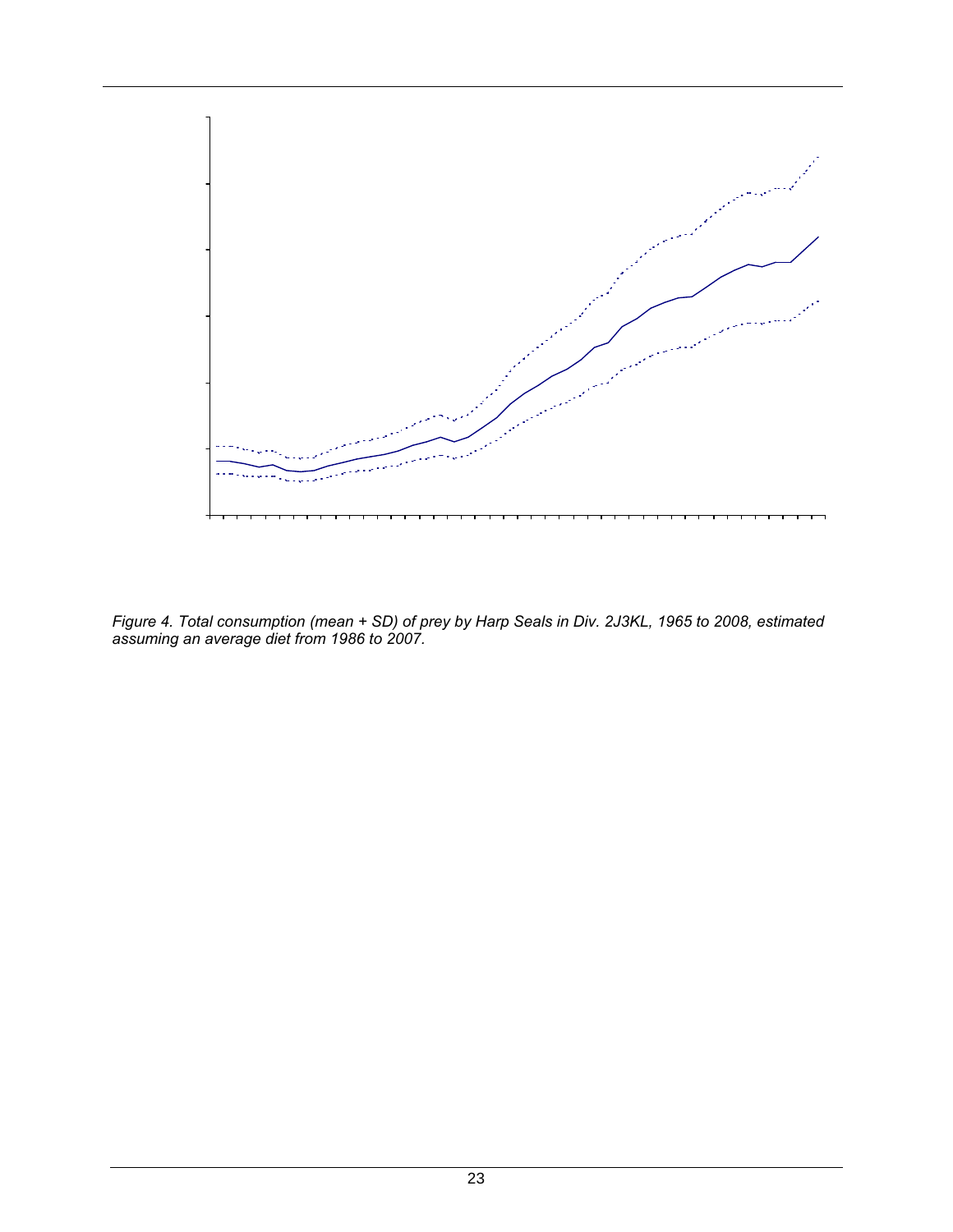

*Figure 5. Estimated (mean, 95% C.I.) Capelin consumption by Harp Seals in Div. 2J3KL, 1965 to 2008, assuming an average diet from 1986 to 2007 and a diet obtained from a multinomial model.*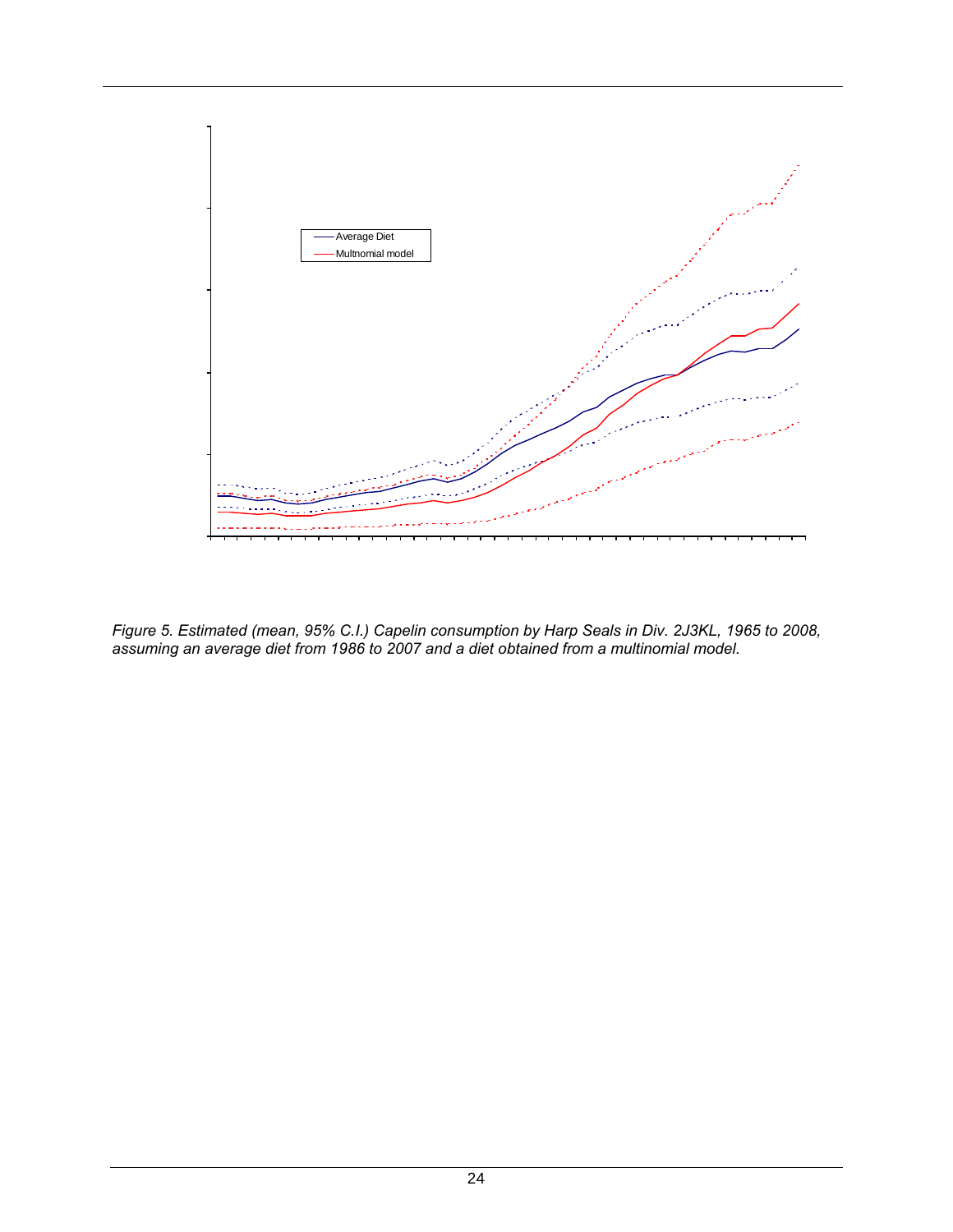

*Figure 6. Estimated (mean, 95% C.I.) Arctic Cod consumption by Harp Seals in Div. 2J3KL, 1965 to 2008, assuming an average diet from 1986 to 2007 and a diet obtained from a multinomial model.*